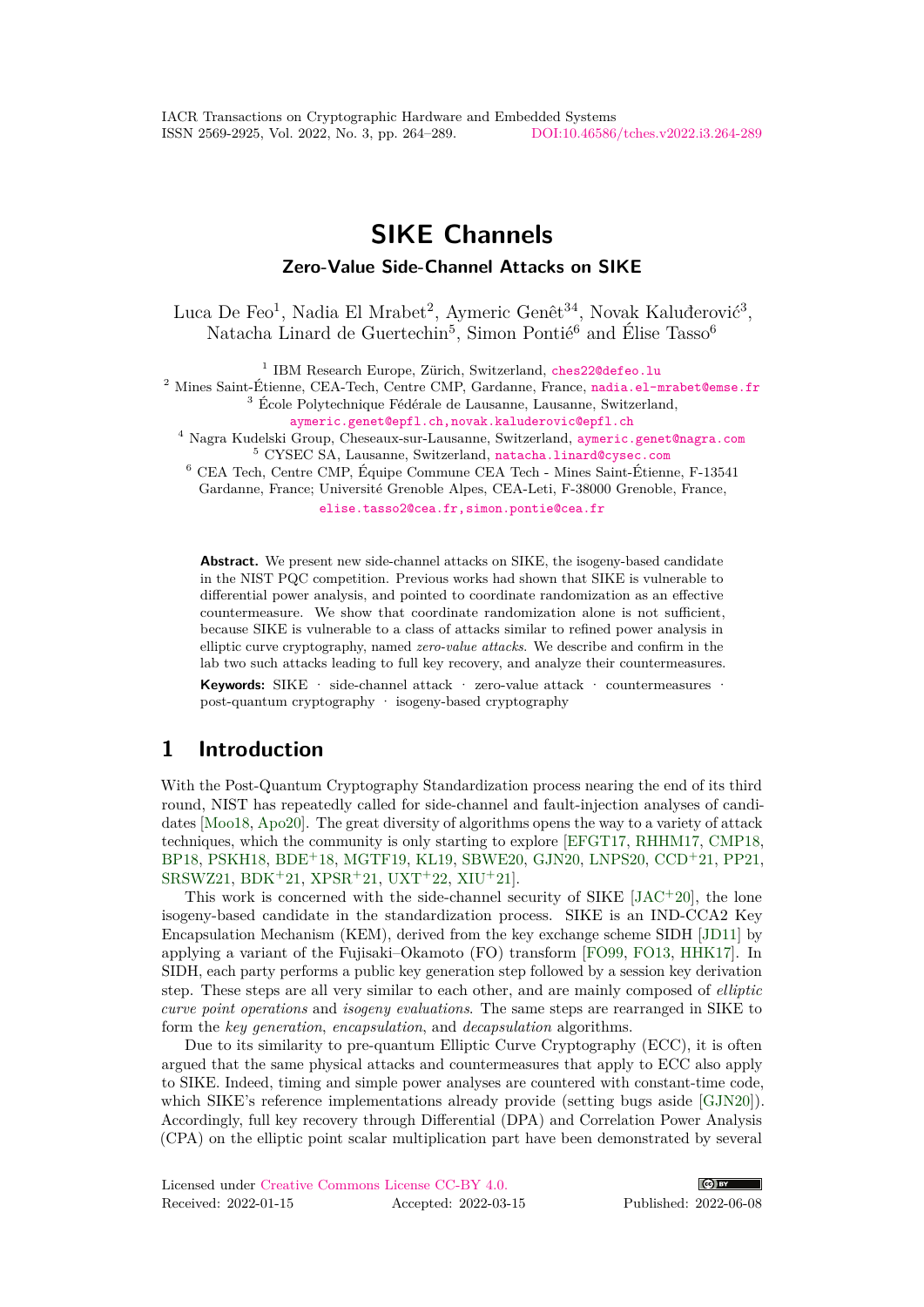authors  $[ZYD+20, GLK21]$  $[ZYD+20, GLK21]$  $[ZYD+20, GLK21]$ . These attacks rely on the fact that the scalar multiplication in SIKE is a deterministic routine whose inputs, with the only exception of the private key, are publicly known. Thus, by making guesses on independent bits of the private key, it is possible to predict the Hamming weight of the values stored in CPU registers or transferred between memory and registers. This leakage prediction can then be correlated to the power consumption or electromagnetic (EM) emissions to validate bit values.

A cheap and effective countermeasure against DPA and CPA, already commonplace in ECC, is *coordinate randomization* [\[Cor99\]](#page-21-4). Elliptic curve points in SIKE are represented non-uniquely by ratios of finite field elements, i.e., the pairs  $[X : Z]$  and  $[\lambda X : \lambda Z]$ represent the same point for nonzero  $\lambda$ . By randomizing the projective representation of the input points with a random nonzero  $\lambda$  at the beginning of the scalar multiplication, Hamming weights and other observables of computed values are no longer predictable, and thus the correlation with power consumption is lost. Coordinate randomization in SIKE was recommended as a countermeasure in [\[KPHS18,](#page-23-6) [ZYD](#page-25-3)<sup>+20</sup>, [GLK21\]](#page-22-3). Costello [\[Cos21,](#page-21-5) §5] even argues that coordinate randomization is likely to protect SIKE against most side-channel attacks.

We show that coordinate randomization is not sufficient to protect SIKE against side-channel attacks if additional countermeasures are not implemented. Indeed, attacks bypassing coordinate randomization were already introduced in ECC by Goubin [\[Gou03\]](#page-22-4), Akishita and Takagi [\[AT03\]](#page-20-6), and Izu and Takagi [\[IT03\]](#page-22-5). As highlighted in [\[SCDJB21\]](#page-24-3), all these attacks target the emergence of zeros as intermediate values in elliptic curve point computations: because coordinate randomization only randomizes nonzero coordinates, bits of the private key can again be recovered by identifying the moments during which the computation of a zero value occurs. Such a computation is usually recognized in power consumption or EM activity. We shall collectively refer to these as *zero-value attacks*.

**Attack scenario.** We target a *static key* version of SIKE where a single secret key is used to decrypt several ciphertexts. We assume an implementation that matches SIKE's reference one, and additionally performs coordinate randomization. By appropriately crafting ciphertexts and measuring the power consumption or EM emissions of the decapsulation routine, we are able to recover the majority of the secret key bits, leaving only a few bits of known positions to brute-force. Thus, our attack may be described as a chosen-ciphertext attack with side-channel information.

SIDH and the basic IND-CPA encryption derived from it are well known to be mathematically broken in a chosen ciphertext scenario [\[GPST16\]](#page-22-6), which is the reason why SIKE relies on the Fujisaki–Okamoto transform to achieve IND-CCA2 security. The purpose of the transform is precisely to validate that the ciphertext was generated honestly and abort if not. However, the side-channel leakage that we exploit happens *before* FO can prevent the attack. In other words, the cavalry arrives late.

Full validation of SIDH ciphertexts (and public keys) is a problem believed to be as hard as breaking SIDH/SIKE itself [\[Tho17,](#page-24-4) [GV18,](#page-22-7) [UJ20\]](#page-25-4). Luckily, our attack can be blocked by a partial form of ciphertext validation, although this countermeasure is not exactly cheap.

**Related work.** The possibility of applying zero-value attacks to SIKE was already postulated by Koziel, Azarderakhsh, and Jao [\[KAJ17\]](#page-23-7). Their work targets a static key version of SIDH with FO transform, however it predates the release of the official SIKE specification and assumes that a form of partial ciphertext validation, such as the one that manages to block our attack, is also performed. They thus concentrate their efforts on devising zero-value attacks that work *despite partial ciphertext validation*, and suggest four such attacks. We shall argue, however, that none of them applies to the current SIKE standard.

The zero-value threat was also hinted at in [\[GLK21\]](#page-22-3), however the authors similarly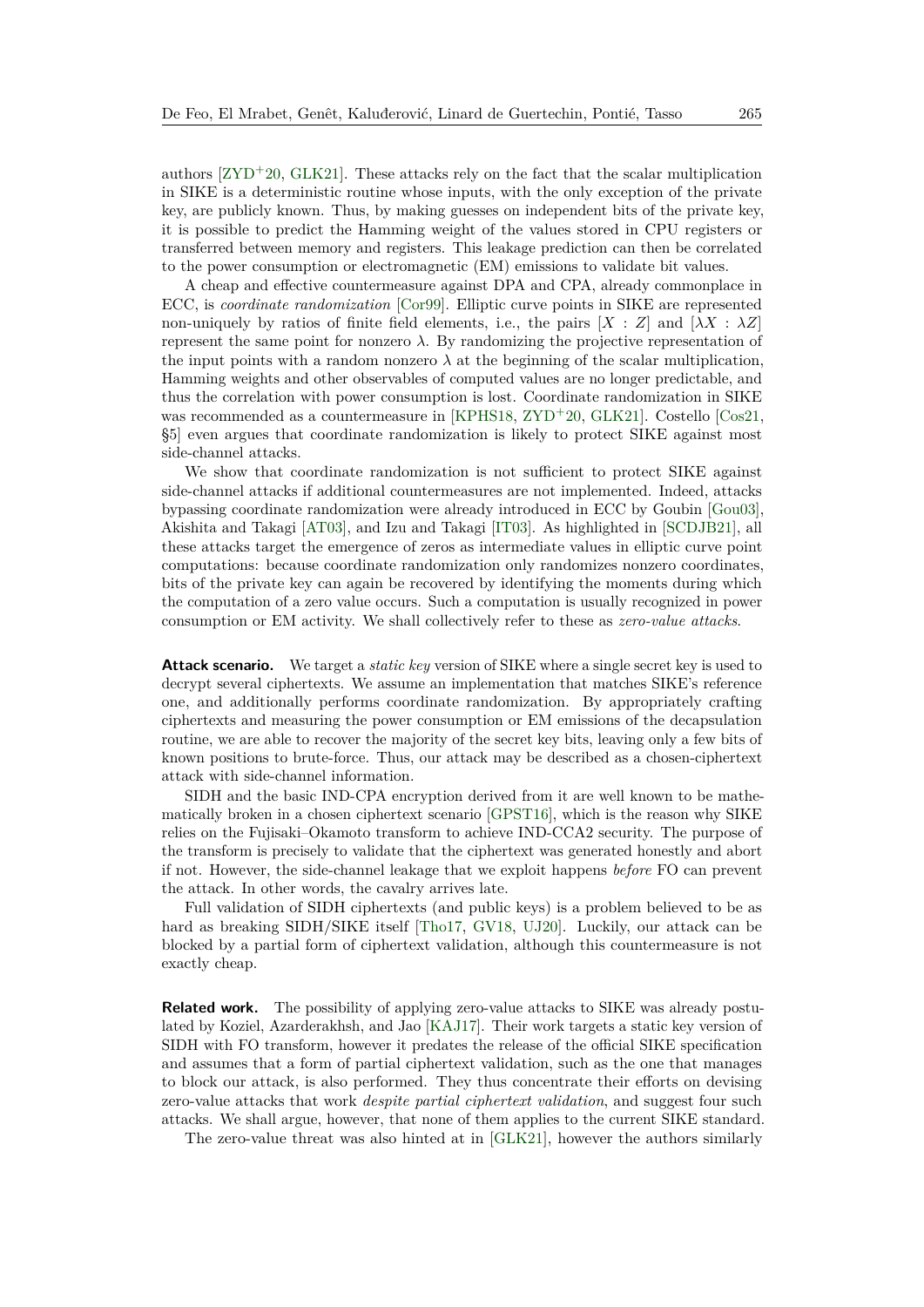conclude that such attacks would be blocked by partial ciphertext validation and do not explore the matter further. Thus, despite a general awareness of the possibility of zero-value attacks prior to this work, no one had ever demonstrated such an attack on SIDH or SIKE.

After posting this work online we were informed that concurrent work of Wang et al. [\[WPH](#page-25-5)<sup>+</sup>22] discovered techniques very close to ours to force zero values in SIKE, and applied them in the context of timing side-channel attacks.

For completeness, we must also mention fault-injection attacks. Gélin and Wesolowski proposed a loop-abort attack targeting the isogeny evaluation in SIKE [\[GW17\]](#page-22-8). By injecting a random value in a loop counter, they make the computation break out of the loop earlier than expected, leading to a bit-by-bit key recovery. The attack was never confirmed in practice but is countered by adding checks to ensure that loops are fully executed until the end [\[PHBC17\]](#page-23-8).

Ti proposed a key recovery attack based on injecting a random value in a point coordinate [\[Ti17\]](#page-24-5). Ti's attack model is peculiar in that it assumes that a static private key is used at least twice to generate the associated public key. It was confirmed experimentally in [\[TDFEMP21\]](#page-24-6), where a cheap countermeasure is also given.

Finally, Campos et al. proposed and confirmed experimentally a safe-error attack [\[CKM21\]](#page-20-7). Observing the effect of a fault injection can confirm a guess for one bit of the key. They propose countermeasures based on redundant computations or sensors to detect the fault.

**Our contribution.** We introduce and confirm in the lab two zero-value attacks against the official (uncompressed) SIKE implementation hardened with coordinate randomization. Both attacks consist of recovering the private key in an extend-and-prune fashion with special inputs that force intermediate values to be zero depending on a single secret bit. Although the possibility of this threat had been postulated previously, to the best of our knowledge, this is the first complete description of such attacks.

The first attack targets zero values in the elliptic point scalar multiplication part of SIKE, and is thus very close to previously known zero-value attacks on ECC [\[Gou03,](#page-22-4) [Sma03,](#page-24-7) [AT03,](#page-20-6) [CK12,](#page-20-8) [SCDJB21\]](#page-24-3). An important difference is that the elliptic curve in ECC is fixed, whereas in SIKE the attacker can force a different curve at each query and for any given target bit. We fully exploit this fact to distinguish zeros from random values, by using statistical tests that could not be performed with a fixed curve. Other technical differences are: (1) SIKE uses supersingular curves of smooth order, where ECC uses ordinary curves of prime or nearly prime order; (2) SIKE uses a *three-point ladder* algorithm to compute  $P + [sk]Q$ , where P and Q are fixed points and sk the secret key; ECC uses double-and-add or a simple *Montgomery ladder* to compute [*sk*]*Q*. These differences call for slightly different algorithms in the context of SIKE.

The second attack targets the isogeny evaluation part of SIKE, which appears to have much greater side-channel leakage, permitting key recovery with as few as one trace per bit. For the second attack, we analyze the behavior of 3- and 4-isogeny evaluation formulas on invalid points, which appears to be novel in itself.

Our attacks are easily, though not so cheaply, countered by partially validating ciphertexts. Koziel, Azarderakhsh, and Jao [\[KAJ17\]](#page-23-7) proposed zero-value attacks that pass partial validations, however we show these attacks do not apply to standard SIKE. In fact, in the extended version of this paper, we show that adding partial validation and coordinate randomization to SIKE provably blocks all zero-value attacks [\[DFEMG](#page-21-6)<sup>+</sup>22].

We made our code and data available on the following online repository: [https:](https://github.com/nKolja/SIKE-zero-value-attacks) [//github.com/nKolja/SIKE-zero-value-attacks](https://github.com/nKolja/SIKE-zero-value-attacks).

**Plan.** We cover the background on Montgomery curves, isogenies, and SIKE in Section [2.](#page-3-0) Then, Section [3](#page-6-0) introduces our attacks in an abstract way, while Section [4](#page-13-0) reports on their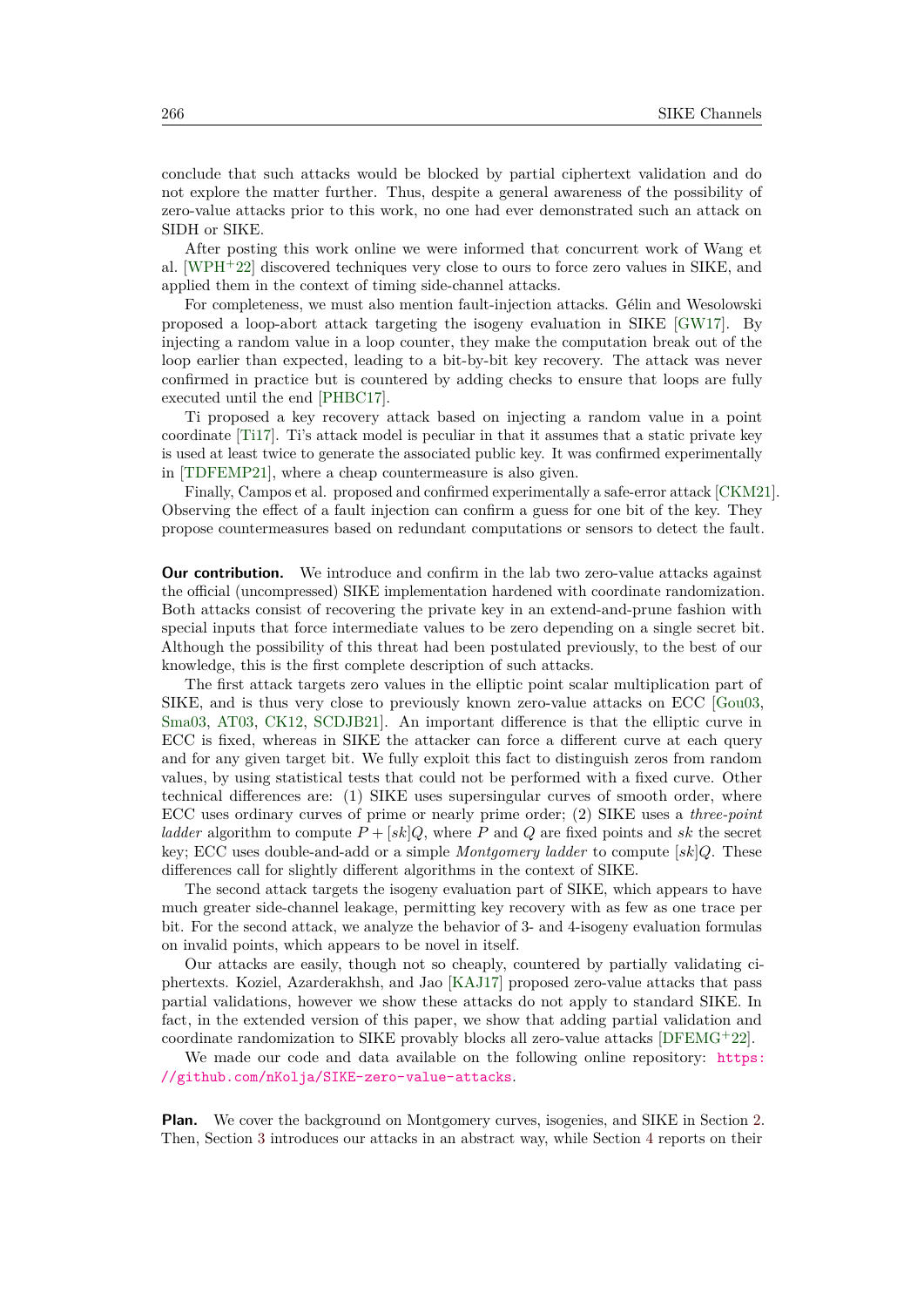experimental realizations. Finally, Section [5](#page-17-0) discusses the countermeasures, so the paper can close with Section [6.](#page-19-0)

## <span id="page-3-0"></span>**2 Background on SIKE**

SIKE, the Supersingular Isogeny Key Encapsulation, is a post-quantum KEM built on the theory of isogeny graphs of supersingular elliptic curves. We only review here the necessary background to understand zero-value attacks. For a complete tutorial on SIKE, see [\[Cos19\]](#page-21-7); for a general overview of isogeny-based cryptography, see [\[DF17\]](#page-21-8).

## <span id="page-3-2"></span>**2.1 Supersingular curves**

All algebraic computations in SIKE take place in a finite field  $\mathbb{F}_{p^2} := \mathbb{F}_p[X]/(X^2 + 1)$ , where *p* is a prime of the form  $p = 2^{e_2} \cdot 3^{e_3} - 1$ , with  $2^{e_2} \approx 3^{e_3} \approx \sqrt{p}$ . All elliptic curves used in SIKE can be put in *Montgomery form*

<span id="page-3-1"></span>
$$
E_A : y^2 = x^3 + Ax^2 + x \qquad A \in \mathbb{F}_{p^2} \setminus \{ \pm 2 \}. \tag{1}
$$

Such curves are *supersingular* if and only if their group of points has order  $(p+1)^2$  $2^{2e_2} \cdot 3^{2e_3}$ , in which case the group structure is

$$
E_A(\mathbb{F}_{p^2}) \simeq (\mathbb{Z}/2^{e_2}\mathbb{Z})^2 \times (\mathbb{Z}/3^{e_3}\mathbb{Z})^2.
$$

Following [\[CLN16\]](#page-20-9), the curve *E<sup>A</sup>* is represented *projectively* in one of two possible ways, depending on the subroutine:

- As a pair  $[A_{24}^+ : C_{24}]$  such that  $C_{24} \neq 0$  and  $A = (4A_{24}^+ 2C_{24})/C_{24}$ ; or
- As a pair  $[A_{24}^+ : A_{24}^-]$  such that  $A_{24}^+ \neq A_{24}^-$  and  $A = 2(A_{24}^+ + A_{24}^-)/((A_{24}^+ A_{24}^-)$ .

Considering invalid internal states caused by malicious ciphertexts, an elliptic curve represented in SIKE may thus fall into one of the following categories:

- **The** *undefined* curve, represented by  $[A_{24}^+ : C_{24}] = [A_{24}^+ : A_{24}^-] = [0 : 0]$ . This does not represent any algebraic object.
- **The** *degenerate* **curve,** represented by  $C_{24} = 0$  and  $A_{24}^+ = A_{24}^- \neq 0$ . This is not, properly speaking, a curve.
- **The singular curves** with  $A = \pm 2$ , corresponding to  $A_{24}^+ = C_{24} \neq 0$  and  $A_{24}^- = 0$ , or to  $A_{24}^- = C_{24} \neq 0$  and  $A_{24}^+ = 0$ . These are not elliptic curves, because they exhibit a singularity in  $(π1, 0)$  and behave often as exceptional points in formulas.
- **Elliptic curves,** for any value  $A \neq \pm 2$ . These further subdivide into *ordinary* and *supersingular* curves. Of the  $p^2 - 2$  possible values for *A*, only  $\approx p/2$  yield a supersingular curve.

The points of the curve  $E_A$  are the projective solutions of Eq. [\(1\)](#page-3-1). SIKE drops the information on the *y*-coordinate, and represents them as pairs [*X* : *Z*], with *X* and *Z* not both zero. We shall make a slight abuse of language by calling [*X* : *Z*] a point, given that it may correspond to up to two solution of Eq. [\(1\)](#page-3-1). Considering invalid internal states, an elliptic point in SIKE may be one of

**The** *undefined* point  $[0:0]$ . This does not correspond to any algebraic point.

**The point at infinity**  $\mathcal{O} = [X : 0]$  with  $X \neq 0$ , the identity of the elliptic group law.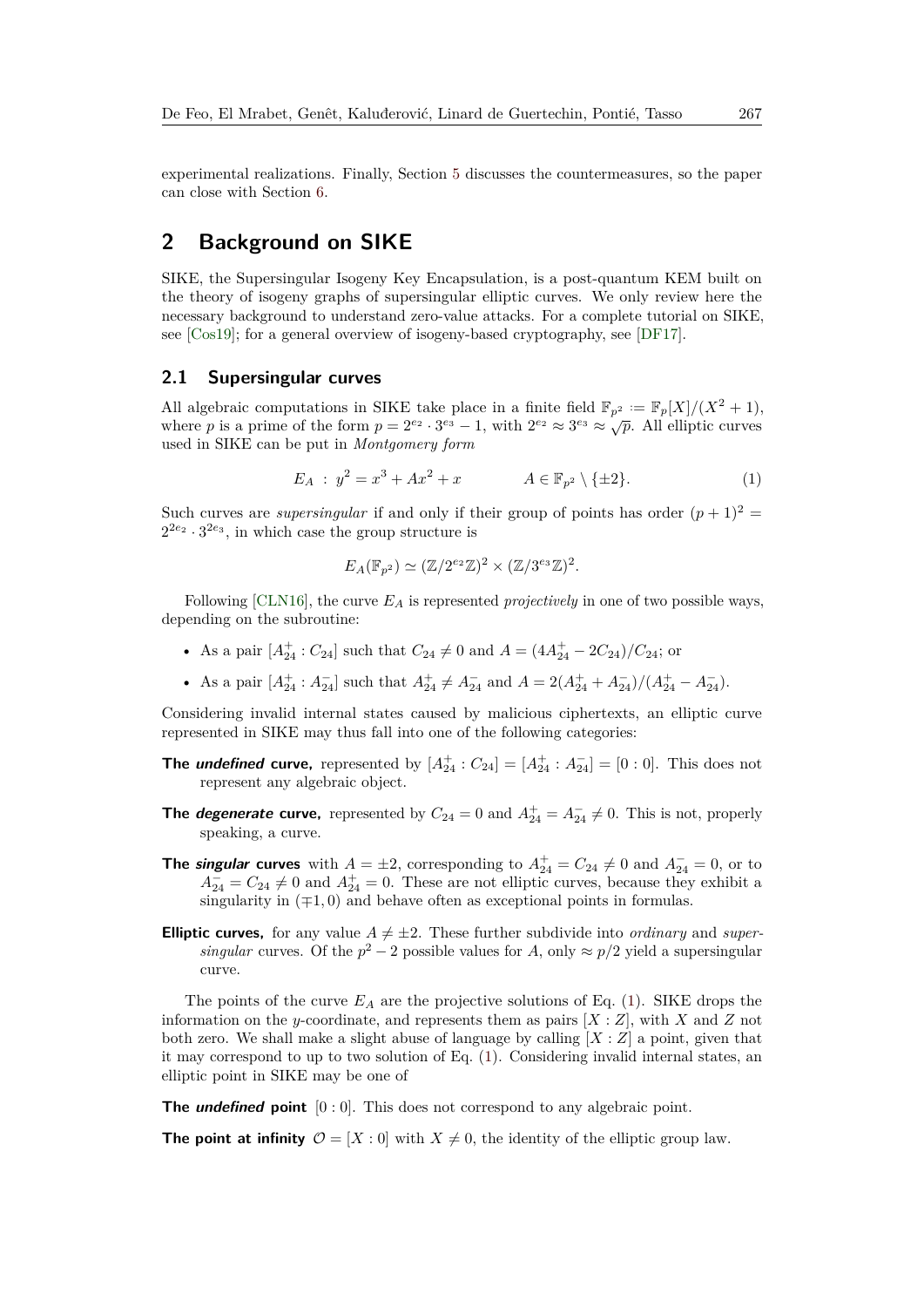- **The** *distinguished* point  $T = [0 : Z]$ , with  $Z \neq 0$ , of order 2. Assuming the curve is well defined,  $[2]T = \mathcal{O}$ .
- **The special 4-torsion points**  $[X : \pm X]$ , with  $X \neq 0$ . Assuming the curve is well defined  $[2]P = T$  for any such point.
- **An ordinary point**  $[X : Z]$  not belonging to any of the above. Assuming the curve is well defined, such a point is *on the curve* if  $X/Z + A + Z/X$  is a square in  $\mathbb{F}_{n^2}$ . Its algebraic properties, such as its group order, depend on all of *X*, *Z* and *A*.

Whenever *P* denotes a point, we let  $X_P$  and  $Z_P$  denote its coordinates, and if  $Z_P \neq 0$  we write  $x_P := X_P/Z_P$ .

It is easy to see that any solution  $(x, y) \neq (0, 0)$  to Eq. [\(1\)](#page-3-1) uniquely determines *A*. More subtly, given three coordinates  $x_P$ ,  $x_Q$  and  $x_R$ , none being zero, there is a unique curve  $E_A$  such that  $E_A$  contains the points  $[x_P:1]$ ,  $[x_Q:1]$ ,  $[x_R:1]$  and the points are co-linear, which implies that  $R = Q - P$ . This fact is used in SIKE to encode a Montgomery curve *E<sub>A</sub>* as a triple  $(P, Q, Q - P)$ , with  $P, Q, Q - P \notin \{O, T\}$ .

### <span id="page-4-1"></span>**2.2 Scalar multiplication**

A large part of SIKE consists in evaluating the group law of some Montgomery curves. Doubling and tripling of a point  $[X:Z]$  are given by the formulas

$$
[2|[X : Z] = [(X2 - Z2)2 : 4XZ(X2 + AXZ + Z2)],
$$
\n(2)

$$
[3][X : Z] = [(X^4 - 6X^2Z^2 - 4AXZ^3 - 3Z^4)^2X : (3X^4 + 4AX^3Z + 6X^2Z^2 - Z^4)^2Z].
$$
 (3)

A key step in SIKE is, given two points  $P$ ,  $Q$  and an integer  $m$ , to compute  $P + [m]Q$ . In practice, because SIKE uses Montgomery [*X* : *Z*]-coordinates, it encodes the points as the triplet (*P, Q, Q* − *P*), and computes the result using a constant-time *three-point ladder* introduced in [\[FHLOJRH18\]](#page-21-9), described in Algorithm [1.](#page-4-0)

### **Algorithm 1:** Three-point ladder

<span id="page-4-0"></span>**Input:** A Montgomery curve  $E_A$ , points  $P, Q, Q - P$ , an integer  $m = \sum_{i=0}^{\ell-1} m_i 2^i$ . **Assumes:**  $P, Q - P \notin \{O, T\}.$ **Output:**  $P + [m]Q$ .  $A_{24}^+ \leftarrow (A+2)/4$  [*X*<sup>0</sup> : *Z*0]*,* [*X*<sup>1</sup> : *Z*1]*,* [*X*<sup>2</sup> : *Z*2] ← *Q, Q* − *P, P* **for**  $i = 0$  **to**  $\ell - 1$  **do**  cswap( $[X_1 : Z_1]$ ,  $[X_2 : Z_2]$ ,  $m_i$ ) [*X*<sup>0</sup> : *Z*0]*,* [*X*<sup>1</sup> : *Z*1]*,* [*X*<sup>2</sup> : *Z*2] ← xDBLADD [*X*<sup>0</sup> : *Z*0]*,* [*X*<sup>1</sup> : *Z*1]*,* [*X*<sup>2</sup> : *Z*2]*, A*<sup>+</sup> 24 cswap( $[X_1 : Z_1]$ ,  $[X_2 : Z_2]$ ,  $m_i$ ) **return**  $[X_2 : Z_2]$ 

<span id="page-4-2"></span>The three-point ladder uses a cswap routine that performs in constant time a swap of  $[X_1 : Z_1]$  with  $[X_2 : Z_2]$  if the bit  $m_i = 1$ . In between swaps, the three-point ladder calls the xDBLADD routine, which combines a doubling with a differential addition, the latter being given by the formula

$$
[X_{P+Q} : Z_{P+Q}] = [4Z_{Q-P}(X_P X_Q - Z_P Z_Q)^2 : 4X_{Q-P}(X_P Z_Q - X_Q Z_P)^2].
$$
 (4)

The xDBLADD sends  $(R_0, R_1, R_2)$  to  $([2]R_0, R_0 + R_1, R_2)$  under the assumption that  $R_2$  $R_0 - R_1$ , which is preserved throughout the algorithm. Because each iteration of the loop depends on a secret bit, this is one of the most delicate parts of SIKE, and the target of our first zero-value attack.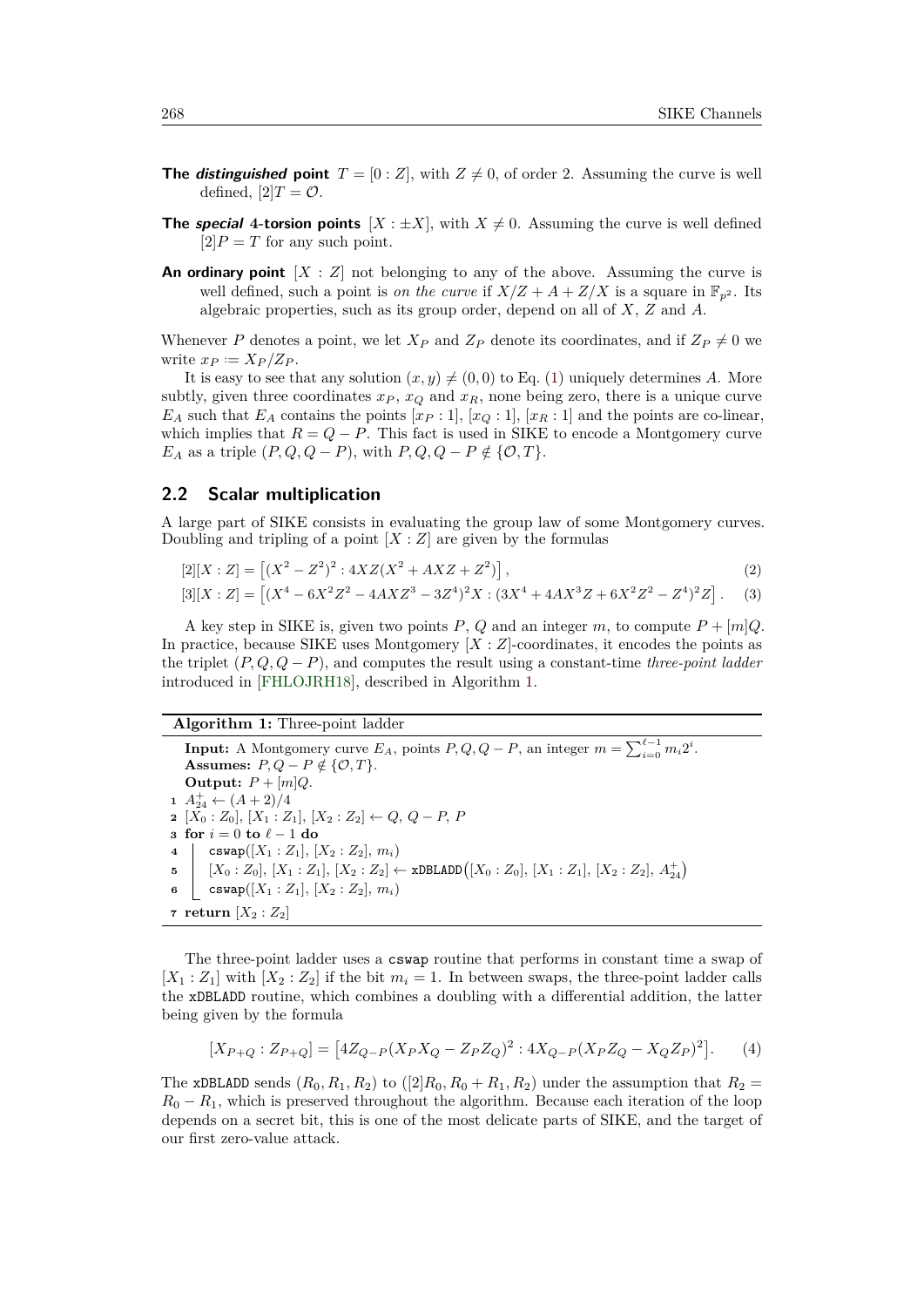#### <span id="page-5-1"></span>**2.3 Isogeny evaluation**

What time SIKE does not spend performing scalar multiplications, it spends computing and evaluating isogenies. An isogeny is a nonzero group morphism between two elliptic curves. The *degree* of a separable<sup>[1](#page-5-0)</sup> isogeny is the size of its kernel. The task of "computing" an isogeny is customarily decomposed in two steps. During *isogeny computation*, we are given a generator *K* of a subgroup  $\langle K \rangle \subset E_A(\mathbb{F}_{p^2})$ , and we want to compute the image curve  $E_A/\langle K \rangle$  of the isogeny  $\phi_K : E_A \to E_A/\langle K \rangle$  with kernel  $\langle K \rangle$ , plus possibly some associated data to  $\phi_K$ . Then, during *isogeny evaluation*, we are given  $E_A$ ,  $E_A/\langle K \rangle$ , the data associated to  $\phi_K$ , and a point  $Q \in E_A$ , and we want to compute  $\phi_K(Q) \in E_A/\langle K \rangle$ . SIKE performs isogeny computations and evaluations for isogenies of degree 2, 3 and 4. Taking degree 3 as example, if we let  $K = [X_3 : Z_3]$ , SIKE computes the image curve  $E_A/\langle K \rangle$  as

$$
[A_{24}^+ : A_{24}^-] := [(3X_3 - Z_3)^3 (X_3 + Z_3) : (3X_3 + Z_3)^3 (X_3 - Z_3)],
$$
 (5)

while the map  $\phi_K$  itself is defined as

$$
\phi_K([X:Z]) = [X(XX_3 - ZZ_3)^2 : Z(XZ_3 - ZX_3)^2]. \tag{6}
$$

Similar formulas hold for degree 2 and 4 isogenies, see [\[JAC](#page-22-0)<sup>+</sup>20].

After the three-point ladder, the other key step in SIKE is the computation and evaluation of an isogeny of degree  $3^{e_3}$  (or  $2^{e_2}$ ). Given a kernel generator *K* of degree, say,  $3^{e_3}$ , SIKE computes the associated isogeny  $\phi_K$  and, depending on the subroutine, may perform zero or three evaluations of  $\phi_K$ . This is achieved through a combination of 3-isogenies and triplings using a *tree traversal* algorithm guided by what SIKE calls a *strategy*.

A strategy can be modeled as a game which is played on an  $n \times n$  rectangular grid, in the area between the axes and above the line  $y = x - n$ . The goal of the game is to reach the point  $(0, n)$  starting from the point  $(0, 0)$ . To this end, the player can perform two kinds of move: a vertical move downwards (a tripling), or a horizontal move rightwards (a 3-isogeny computation). Moreover, the player can move to any point that was previously visited (every computed point is saved). Downwards moves are unrestricted, but horizontal moves to the right, i.e., from the vertical line  $x = i$  to  $x = i + 1$ , are allowed only after the point  $(i, -(n - i))$  was reached (the next curve is computed only after computing the kernel point of the corresponding 3-isogeny). A successfully played game can therefore be represented by a graph of all the visited points, such as Figure [1](#page-11-0) on page [275](#page-11-0) (at this point the reader can ignore the colors in the figure). Such a graph represents a  $3^{e_3}$ -isogeny computation; the point at  $(0,0)$  represents *R*. A more formal definition of an isogeny computing strategy can be found in [\[DFJP14\]](#page-21-10).

## <span id="page-5-2"></span>**2.4 SIKE**

SIKE is derived from SIDH, a key exchange scheme, by applying the Hofheinz–Hövelmanns– Kiltz variant of the FO transform [\[HHK17\]](#page-22-2). SIDH has for public parameters a *starting curve*  $E_{A=6}$ , a pair of generators  $P_2, Q_2$  of the  $2^{e_2}$ -torsion subgroup of  $E_{A=6}$ , a pair of generators  $P_3, Q_3$  of the  $3^{e_3}$ -torsion subgroup, and consists of four algorithms: KeyGen<sub>2</sub>, KeyGen<sub>3</sub>, ShrKey<sub>2</sub> and ShrKey<sub>3</sub>. KeyGen<sub>2</sub> generates a key pair  $({\mathit{sk}}^{(2)},{\mathit{pk}}^{(2)})$  by:

- 1. Picking a random integer  $sk^{(2)} \in [0, 2^{e_2} 1]$ .
- 2. Computing a private kernel generator  $R_2 = P_2 + [sk^{(2)}]Q_2$  using the three-point ladder; the way  $P_2$  and  $Q_2$  are set up guarantees that  $[2^{e_2-1}]R_2 \neq T$ .
- 3. Computing the private  $2^{e_2}$ -isogeny  $\phi_{R_2}: E_{A=6} \to E_{A=6}/\langle R_2 \rangle$  and returning the public key  $pk^{(2)} = (\phi_{R_2}(P_3), \phi_{R_2}(Q_3), \phi_{R_2}(Q_3 - P_3)).$

<span id="page-5-0"></span><sup>&</sup>lt;sup>1</sup>The only kind of isogeny relevant in SIKE.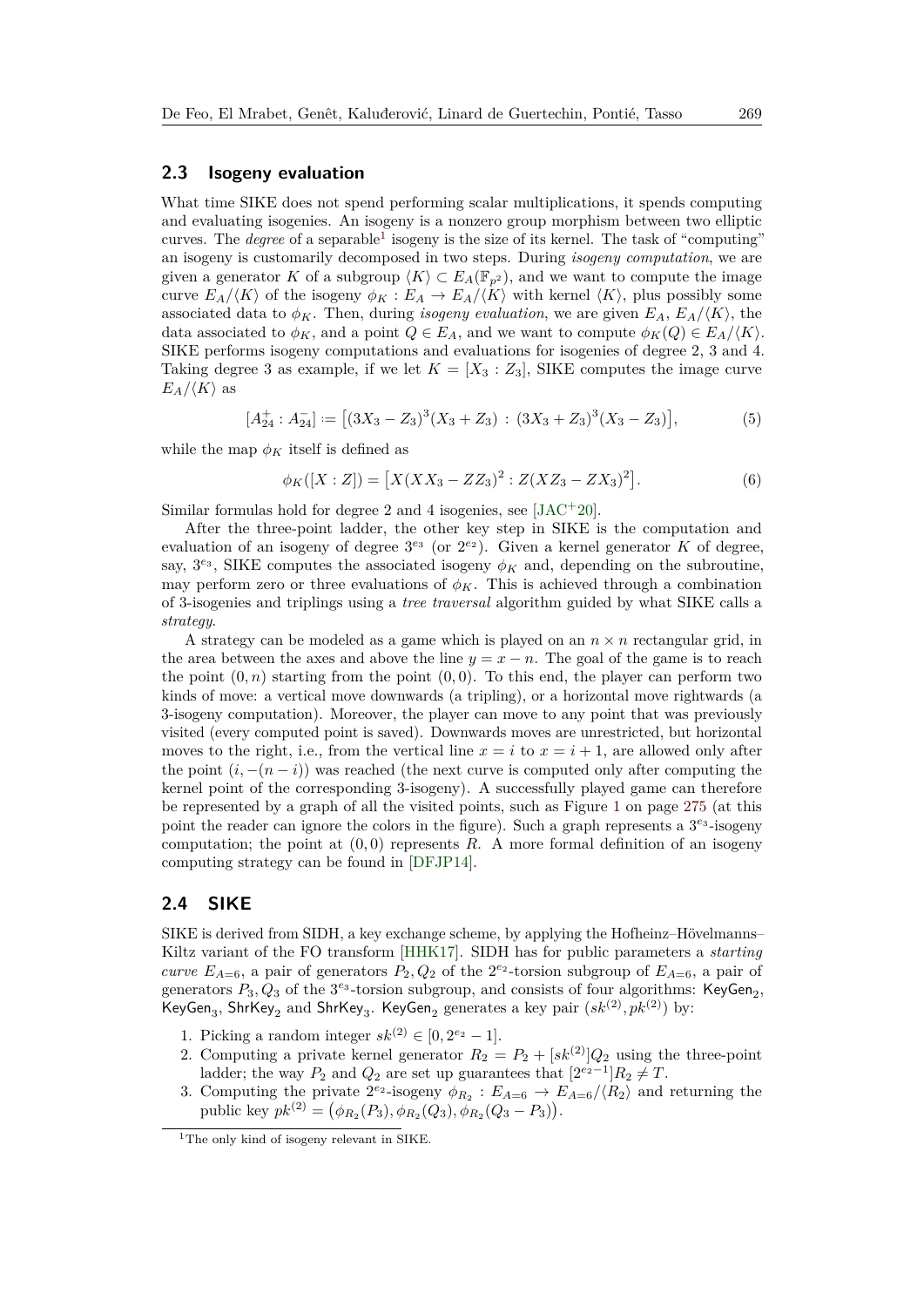KeyGen<sub>3</sub> is identical, except for the facts that the roles of 2 and 3 are swapped, and  $sk^{(3)}$ is taken from  $[0, 2^{\lfloor \log_2(2^{e_3}) \rfloor} - 1]$ .

ShrKey<sub>2</sub> takes as input the public key  $pk^{(3)}$ , the private key  $sk^{(2)}$ , and computes a shared key by:

- 1. Recovering  $E_A$  from  $pk_{(3)} = (P, Q, Q P)$ .
- 2. Computing a private kernel generator  $S_2 = P + [sk^{(2)}]Q$ .
- 3. Computing the private isogeny  $\phi_{S_2}: E_A \to E_A/\langle S_2 \rangle$ .
- 4. Computing the *j*-invariant of  $E_A/\langle S_2 \rangle$  and returning a hash of it.

 $\text{ShrKey}_3$  does the same, again swapping the roles of 2 and 3. The properties of isogeny graphs ensure that

ShrKey<sub>2</sub>
$$
(sk^{(2)}, pk^{(3)})
$$
 = ShrKey<sub>3</sub> $(sk^{(3)}, pk^{(2)})$ .

SIKE consists of three algorithms: KeyGen, Encaps and Decaps. In *uncompressed* SIKE:

- KeyGen generates a key pair  $(sk, pk) \leftarrow \text{KeyGen}_3$ .
- Encaps generates an ephemeral key pair  $(e, c_0) \leftarrow \text{KeyGen}_2$ , derives a shared key  $k \leftarrow$  ShrKey<sub>2</sub> $(e, pk)$ , and uses it to transport a random message *m* by sending the ciphertext  $ct = (c_0, k \oplus m)$ .
- Decaps takes a ciphertext  $ct = (c_0, c_1)$ , recovers the shared key as  $k \leftarrow$  ShrKey<sub>3</sub> $(sk, c_0)$ , recovers the message *m* as  $c_1 \oplus k$ . The message *m* is then used both to verify that *ct* was generated honestly, and to derive a session key.

For efficiency reasons, the roles of 2 and 3 are swapped in *compressed* SIKE.

## <span id="page-6-0"></span>**3 Theoretical analyses**

We provide two attacks based on forcing the computing party to evaluate some rational function on an elliptic curve point which has 0 as one of the coordinates, also called *"zero-value point"*. These points are  $\mathcal{O} = [1:0], T = [0:1]$  and the undefined point  $[0:0].$ The attacking party creates a malicious public key in the sense of  $KeyGen_2$ , made of three points  $(P, Q, Q - P)$  which are used by the target during Decaps. The first attack is based on forcing the computation of zero-value points during the three-point ladder, and the second attack forces the computation of such points during the isogeny computation. Our final goal is to see where and how such points can occur, and to force a computing party to compute such points based on a secret bit of their private key. The attack is done adaptively in an extend-and-prune manner, that is, we perform the attack in multiple steps; at each step we recover one bit of the private key by assuming that we know the previous parts. We write the secret key as  $sk = sk_0 2^0 + sk_1 2^1 + ...$  and we denote  $sk_{$ 

## <span id="page-6-3"></span>**3.1 Three-point ladder attack**

In this section, we aim to force the apparition of zero-value points  $\mathcal O$  or  $T$  during the computation of the three-point ladder.

A careful analysis of the three-point ladder (as described in Section [2.2\)](#page-4-1) will show that for a triple  $(P, Q, Q - P)$  as input, the value of the updated triple  $[X_0 : Z_0], [X_1 : Z_1], [X_2 : Z_2]$ after the execution of the **xDBLADD** (line [5](#page-4-2) of Algorithm [1\)](#page-4-0) in the  $k^{\text{th}}$  step of the loop is

<span id="page-6-2"></span><span id="page-6-1"></span>
$$
([2^{k+1}]Q, \quad -P+[2^{k+1}-sk_{< k}]Q, \quad P+[sk_{< k}]Q) \quad \text{if } sk_k = 0,
$$
 (7)

$$
([2k+1]Q, \t P + [2k + sk (8)
$$

We show how to create a public key  $(P, Q, Q - P)$  such that the second output point (in bold in Equations [\(7\)](#page-6-1),[\(8\)](#page-6-2)) is a zero-value point if and only if  $sk_k = 0$  (or  $sk_k = 1$ ).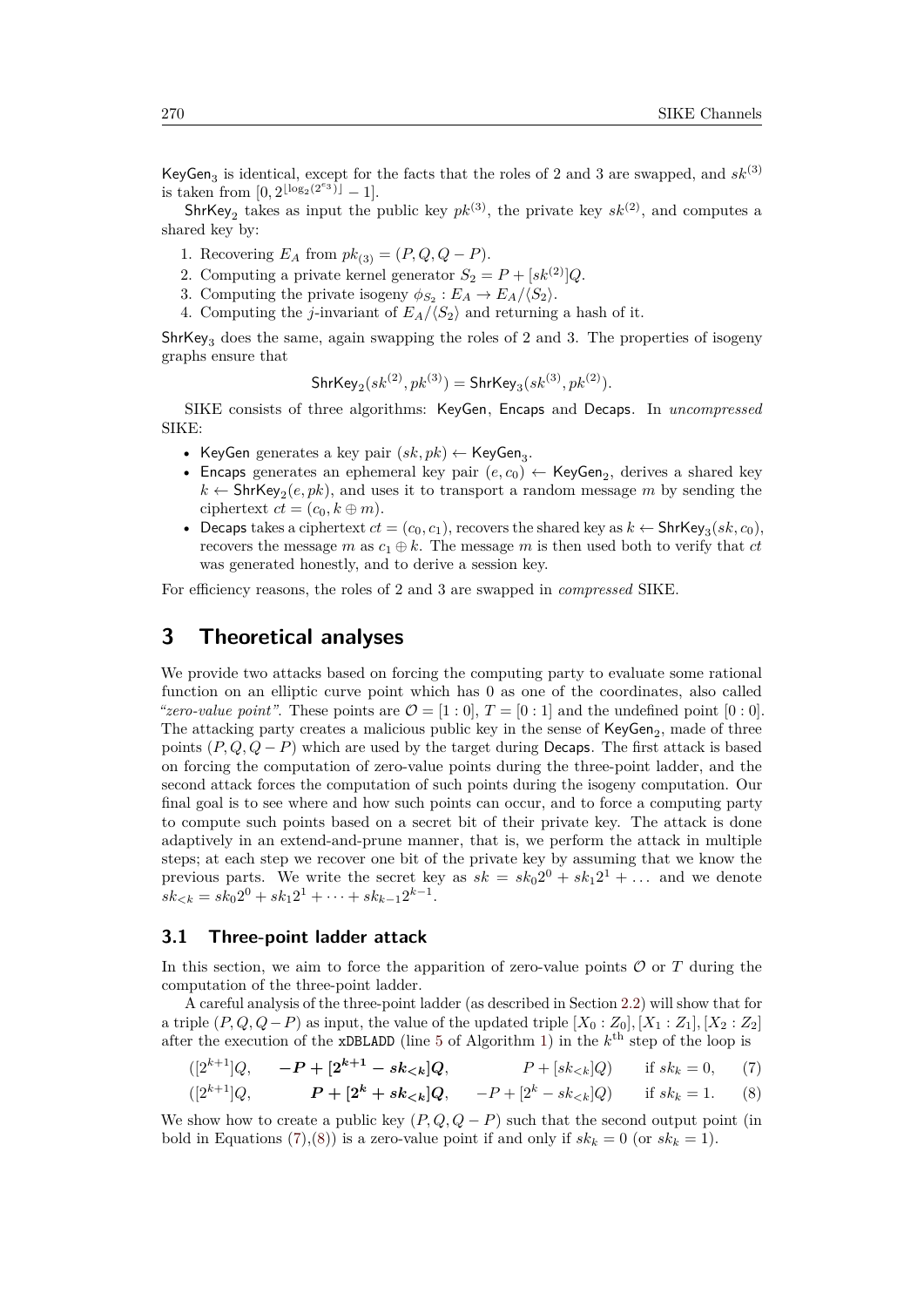#### **3.1.1 Forcing O**

The second output point in Equation [\(7\)](#page-6-1) is equal to  $\mathcal{O}$  if  $P = [2^{k+1} - sk_{\leq k}]Q$ . For Equation [\(8\)](#page-6-2) we must have  $P = -[2^k + sk_{\leq k}]Q$ . This simple equation allows us to define the following pair of malicious public key points:

| <b>Table 1:</b> Malicious public key points which forces the computation of $\mathcal{O}$ |  |  |  |  |  |
|-------------------------------------------------------------------------------------------|--|--|--|--|--|
|-------------------------------------------------------------------------------------------|--|--|--|--|--|

| Public key                                                                       |                                                   |                         | $Q - P$                      |
|----------------------------------------------------------------------------------|---------------------------------------------------|-------------------------|------------------------------|
|                                                                                  | Point of order $3^{e_3}$                          | $[2^{k+1} - sk_{< k}]Q$ | $-[2^{k+1} - sk_{< k} - 1]Q$ |
| $\begin{matrix} p k_{k,0}^{\mathcal{O}} \\ p k_{k,1}^{\mathcal{O}} \end{matrix}$ | Point of order $3^{e_3}$ - $[2^k + sk_{\leq k}]Q$ |                         | $[2^k + sk_{< k} + 1]Q$      |

Note that  $P, Q, Q - P \notin \{O, T\}$ , so the public key is well formed. Plugging in  $pk_{k,0}^{\mathcal{O}}$ (resp.  $pk_{k,1}^{\mathcal{O}}$ ) in Equation [\(7\)](#page-6-1) (resp. Equation [\(8\)](#page-6-2)) shows that on correct guess, the target point becomes  $\mathcal{O}$ . Furthermore, if the guess is incorrect, then the point is  $[2^{k+1} + 2^k]Q$ which has both coordinates nonzero.

## **3.1.2 Forcing** *T*

The second output point in Equation [\(7\)](#page-6-1) is equal to *T* if  $P = [2^{k+1} - sk_{\lt k}]Q + T$ . For Equation [\(8\)](#page-6-2) we must have  $P = -[2^k + sk_{\leq k}](Q - T)$ . This simple equation allows us to define the following pair of malicious public key points:

**Table 2:** Malicious public key points which forces the computation of *T*

| Public key                                               |                          |                             |                             |
|----------------------------------------------------------|--------------------------|-----------------------------|-----------------------------|
| $\begin{array}{c} p k_{k,0}^T \ p k_{k,1}^T \end{array}$ | Point of order $3^{e_3}$ | $[2^{k+1} - sk_{< k}]Q + T$ | $-[2^{k+1}-sk_{<k}-1]Q-T$   |
|                                                          | Point of order $3^{e_3}$ | $-[2^k + sk_{\leq k}]Q - T$ | $[2^k + sk_{< k} + 1]Q + T$ |

Note that  $P, Q, Q - P \notin \{O, T\}$ , so the public key is well formed. Plugging in  $pk_{k,0}^T$ (resp.  $pk_{k,1}^T$ ) in Equation [\(7\)](#page-6-1) (resp. Equation [\(8\)](#page-6-2)) shows that on correct guess, the target point becomes *T*. Furthermore, if the guess is incorrect, then the point is  $[2^{k+1} + 2^k]Q$ which has both coordinates nonzero.

### <span id="page-7-2"></span>**3.2 Isogeny attack**

Our goal is to manipulate the isogeny kernel generating point *R* of the target party so that it becomes incompatible with isogeny formulas. This leads either to computation of undefined points [0 : 0] (which propagate indefinitely) or to (heuristically) random computations. The two cases can be easily distinguished by use of side-channels.

We assume that the computing party computes an isogeny of degree  $3^{e_3}$ . The argumentation can be adapted to  $2^{e_2}$ -isogenies, or more generally to any set of SIKE parameters, as is shown in full generality in  $[DFEMG^+22]$  $[DFEMG^+22]$ .

The isogeny algorithm uses a hard-coded strategy, and attempts to compute a  $3^{e_3}$ isogeny independently of the actual order of the kernel point *R*. The malicious public key points  $(P, Q, Q - P)$ , as well as the kernel point R, will be elements of the  $2^{e_2}$ -torsion subgroup  $E[2^{e_2}]$  (as opposed to  $E[3^{e_3}]$  which is expected by the algorithm). Actually, we will show that there is an exponent  $o > 0$  which satisfies so-called *leakage properties*:

<span id="page-7-0"></span>L1 If  $\text{ord}(R)|2^{o-1}$  then the isogeny eventually computes undefined points  $[0:0]$ .

<span id="page-7-1"></span>L2 If  $2^o$  ord $(R)$  then the isogeny computes random values.

The exponent *o* depends on the isogeny degree, the tree-traversal strategy, and the order of the target party's point (all being public parameters), and can therefore be precomputed for any set of SIKE parameters.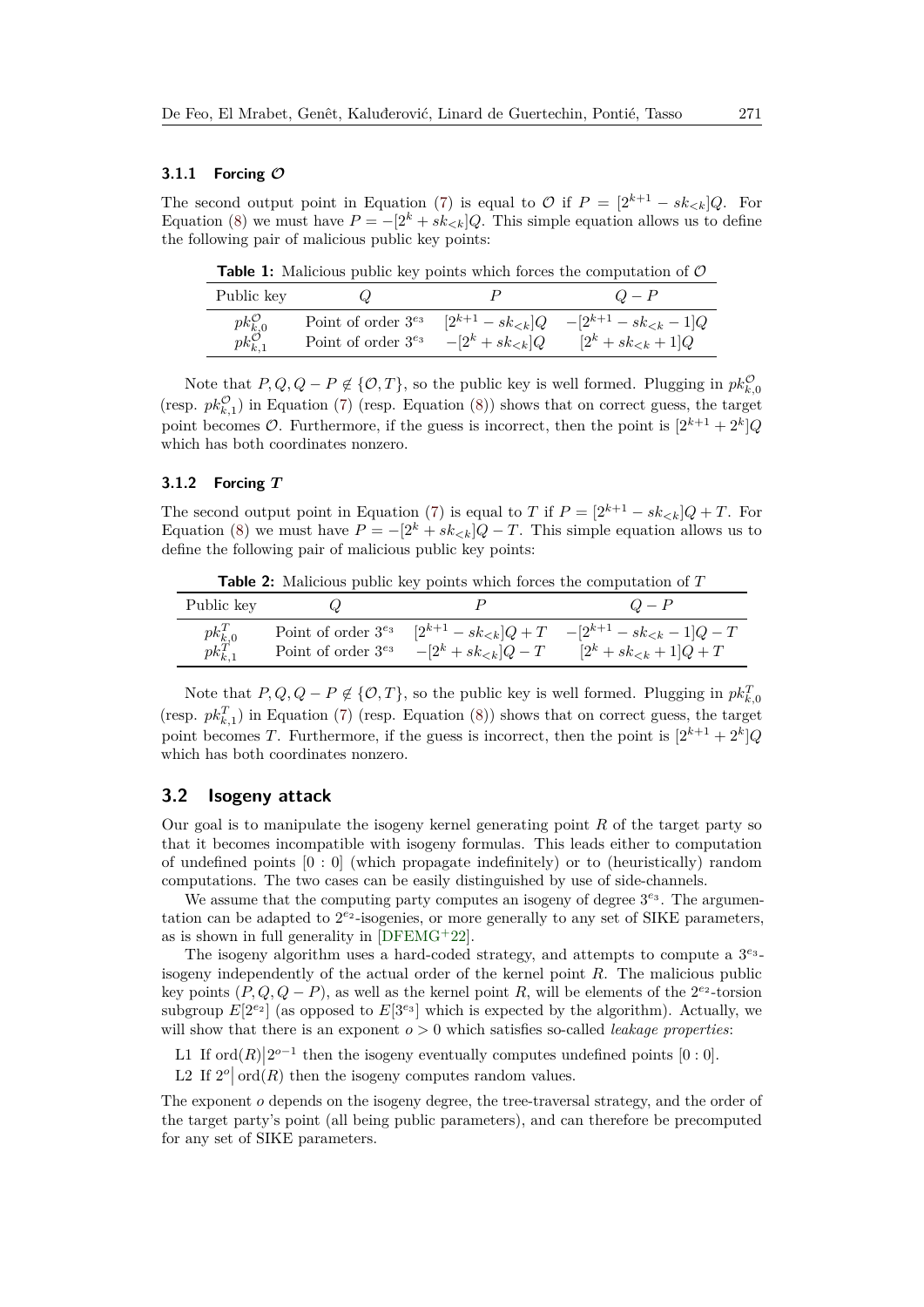In this section, we first show how an adversary can control the order of a point in such a way that it depends on the value of a private key bit. Then we show that there exists an exponent *o* which satisfies the leakage properties [\(L1,](#page-7-0) [L2\)](#page-7-1).

#### **3.2.1 Computing the kernel point**

The goal of the attack is to force the target party to compute a point of order  $2^{o-1+sk_k}$ ,  $sk_k$  being the value of the private key bit that we are trying to guess, and  $o$  the exponent satisfying leakage properties  $(L1, L2)$  $(L1, L2)$  $(L1, L2)$ . We show in Algorithm [2](#page-8-0) how to create a public key  $pk_k^j$  such that the targets' party kernel point is of order  $2^{e' - 1 + sk_k}$  for any  $e' > 0$ .

<span id="page-8-0"></span>

| <b>Algorithm 2:</b> Malicious public key generation                                                 |
|-----------------------------------------------------------------------------------------------------|
| <b>Input:</b> Index of bit being guessed k, known part of secret key $sk_{\leq k}$ , an exponent e' |
| <b>Assumes:</b> $0 < e' \le e_2, 0 \le k \le e_2 - e'$                                              |
| <b>Output:</b> Public key $pk_k^j = (P, Q, Q - P)$ .                                                |
| $1 E \leftarrow$ any supersingular elliptic curve                                                   |
| 2 $P_2, Q_2 \leftarrow$ generators of $E[2^{e_2}]$                                                  |
| <b>3</b> Assume $[2^{e_2-1}]Q_2 \neq T$                                                             |
| 4 $S = [2^{e_2 - (e' - 1)}]P_2$                                                                     |
| 5 $Q = [2^{e_2-(k+e')}]Q_2$                                                                         |
| 6 $P = S - [sk_{\le k}]Q$                                                                           |
| 7 return $pk_k^j = (P, Q, Q - P)$                                                                   |

The kernel generating point *R* obtained from the public key shown in Algorithm [2](#page-8-0) satisfies the order constraint as is proved in the following lemma.

**Lemma 1.** *The kernel generator point*  $R = P + [sk]Q$  *generated from the public key*  $pk_k^j$ *of Algorithm [2](#page-8-0) satisfies*

$$
\text{ord}(R) = \begin{cases} 2^{e'-1} & \text{if } sk_k = 0, \\ 2^{e'} & \text{if } sk_k \neq 0. \end{cases}
$$

*Proof.* Following from Algorithm [2,](#page-8-0) we have  $\text{ord}(S) = 2^{e'-1}$  and  $\text{ord}(Q) = 2^{k+e'}$ . Denote with  $Q' = [2^k]Q$ , a point of order  $2^{e'}$ . It follows that

$$
P + [sk]Q = S + [sk - sk_{<}]Q = S + [sk_k]Q' + [sk_{k+1}2]Q' + \ldots = S + [sk_k]Q' + Q''
$$

where  $Q''$  is a point of order dividing  $2^{e'-1}$  and independent from *S*, by construction. Therefore, if  $sk_k = 0$  then  $R = S + Q^W$  is of order  $2^{e'-1}$  because *S* is of said order, and *S* and  $Q''$  are independent. On the other side, if  $sk_k \neq 0$  then R is of order  $2^{e'}$  because it is the sum of  $[sk_k]Q'$  of order  $2^{e'}$ , with  $S + Q''$  of order  $2^{e' - 1}$ .  $\Box$ 

## **3.2.2 Computing the isogeny**

In this subsection we will prove the existence of the exponent *o* which satisfies the leakage properties [\(L1,](#page-7-0) [L2\)](#page-7-1).

The  $3^{e_3}$ -isogeny is computed by means of a hard-coded sequence of sub-algorithms which include point tripling, 3-isogeny computation, 3-isogeny evaluation, and saving and loading a point. The order in which these steps are executed are encoded in a strategy as explained in Section [2.3.](#page-5-1)

The kernel point provided to the isogeny is of incompatible order, which leads to irregular behaviors. During the execution of the  $3^{e_3}$ -isogeny, geometric structure will be lost, and we will essentially work with random points on random elliptic curves. We show when irregular behavior starts, and what types of unexpected behavior can happen.

The 3-isogeny in SIKE satisfies the following properties: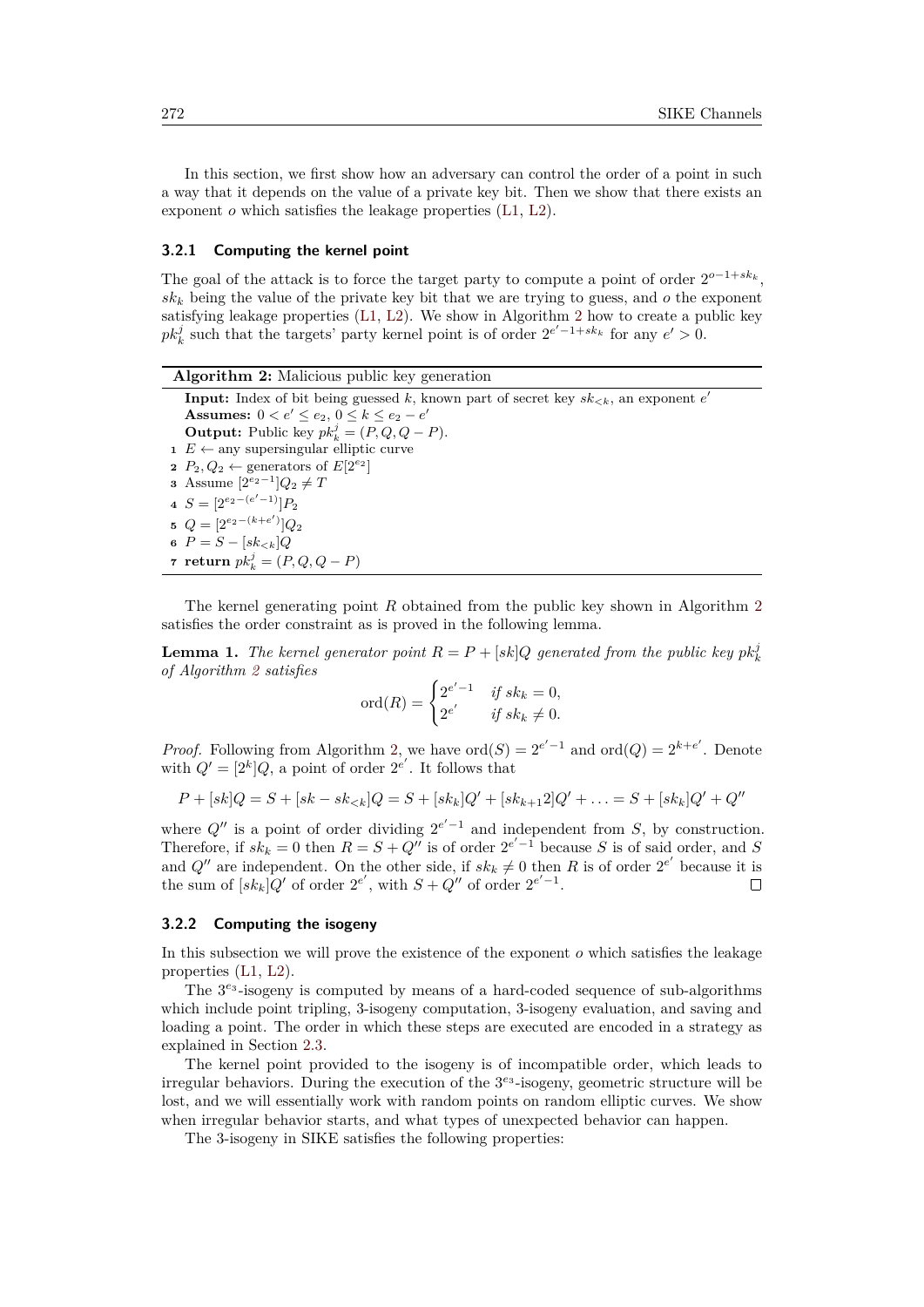- <span id="page-9-0"></span>P0 If the kernel point is of incorrect order, then the image point (resp. curve) is arbitrary and does not share any known geometric relation with the preimage point (resp. curve).
- P1 For any point  $R = [X : Z]$  we have  $R + T = [Z : X]$ .
- <span id="page-9-6"></span>P2 If the image of  $[X : Z]$  is  $[U : V]$ , then the image of  $[Z : X]$  is  $[V : U]$ .
- <span id="page-9-2"></span>P3 If the input point is equal to the kernel point, then the output is  $\mathcal{O}$ .
- <span id="page-9-7"></span>P4 If the kernel point is  $[X:Z]$  and the input is  $[Z:X]$ , then the output point is  $T$ .
- <span id="page-9-3"></span>P5 The image of  $\mathcal O$  is  $\mathcal O$ .
- <span id="page-9-8"></span>P6 The image of *T* is *T*.

The property [P0](#page-9-0) is not proven and is based on heuristics. Given our experiments and the current understanding of elliptic curve isogenies, there is no evidence to the contrary. The other statements follow from the way the isogenies were constructed, see [\[Ren18\]](#page-24-8). Additional "degenerate" properties are given in the following list:

- <span id="page-9-4"></span>P7 If the kernel point of the 3-isogeny is  $\mathcal{O}$  or  $T$ , the image curve is degenerate.
- <span id="page-9-5"></span>P8 On the degenerate curve, the tripling of  $\mathcal O$  and  $T$  is  $[0:0]$ .
- <span id="page-9-9"></span>P9 If the kernel point of the 3-isogeny is *T*, the image of  $\mathcal{O}$  and *T* is [0 : 0].

At this point the analysis of the isogeny computation boils down to analyzing the computations done on the public curve  $E_A$  recovered from  $pk_k^j$  (i.e., the first curve in the tree traversal). On this curve, the kernel point *R* is repeatedly tripled, and some intermediate results are saved as  $R_i = [3^i]R$  for  $i \in I$  where *I* is a set of indices determined by the strategy. These points are then evaluated with the isogeny of kernel  $\langle 3^{e_3-1} | R \rangle$ . The process is shown in Algorithm [3.](#page-9-1)

<span id="page-9-1"></span>

| <b>Algorithm 3:</b> First vertical branch of the tree-traversal                            |
|--------------------------------------------------------------------------------------------|
| <b>Input:</b> Kernel point R, starting curve $E_A$ , set of indices I                      |
| <b>Output:</b> Image curve computed by the first 3-isogeny $E'$ ,                          |
| Images of points evaluated by the first 3-isogeny $\{\phi_{3^{e_3-1}R}([3^n]R)\}_{i\in I}$ |
| 1 for $i = 0$ to $e_3 - 2$ do                                                              |
| if $i \in I$ then<br>$\mathbf{2}$                                                          |
| $\begin{array}{c c} \mathbf{3} & R_i = R \end{array}$                                      |
| 4 $R = \begin{bmatrix} 3 \end{bmatrix} R$                                                  |
| 5 $E' =$ curve $E_A/\langle R \rangle$                                                     |
| 6 for $i \in I$ do                                                                         |
| 7 $R_i = \phi_R(R_i)$                                                                      |
| s return $(E', \{R_i\}_{i \in I})$                                                         |

Due to the fact that point  $R$  is of incompatible order, the image curve  $E'$  is an arbitrary, generally non-supersingular curve. From this point onward, the points and the curves are arbitrary. The only deterministic "structure" that the points can carry is that some of them may have projectively equivalent coordinates. There are three cases to consider.

<span id="page-9-10"></span>(i) **There is a pair of saved points with equivalent coordinates.** Assume that  $R_a$  and  $R_b$  have projectively equivalent coordinates and  $a < b \in I$ . As the points are equivalent, their images through consecutive 3-isogenies will stay equivalent until we compute the isogeny generated by some image of  $R_b$ . This isogeny will send  $R_a$ to  $\mathcal{O}$  (prop. [P3\)](#page-9-2). The point  $\mathcal{O}$  is fixed by point tripling and isogenies (prop. [P5\)](#page-9-3). At a certain point an isogeny of kernel  $\langle \mathcal{O} \rangle$  is computed, whose image curve is the degenerate curve (prop. [P7\)](#page-9-4). The images of  $\mathcal O$  are  $\mathcal O$  (prop. [P5\)](#page-9-3). The first next tripling will be a tripling of  $\mathcal O$  on the degenerate curve whose output is the undefined point  $[0:0]$  (prop. [P8\)](#page-9-5). From this point onward all values will be 0, and the final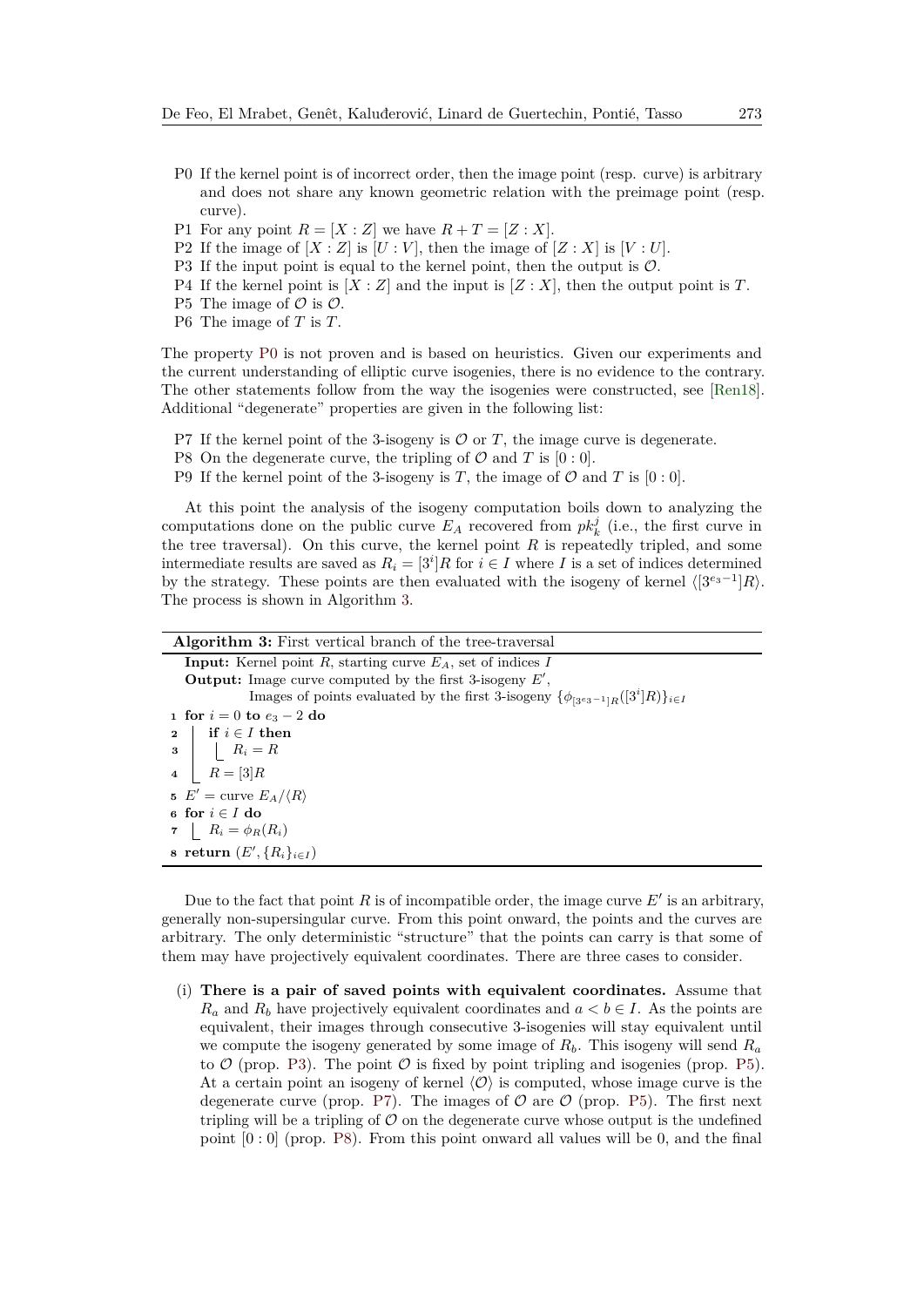*j*-invariant will be computed as 0*/*0. An example of such computation is given in Figure [1.](#page-11-0)

- <span id="page-10-0"></span>(ii) **There is a pair of saved points with** *flipped* **coordinates.** Assume  $R_a = [x : z]$ and  $R_b = [z : x]$  and  $a < b \in I$ . The property of  $R_a, R_b$  having *flipped* coordinates is preserved (prop. [P2\)](#page-9-6) until the image of  $R_b$  is used to compute an isogeny. This isogeny will send the image of  $R_a$  to  $T$  (prop. [P4\)](#page-9-7). The point  $T$  is fixed by point tripling and isogenies (prop. [P6\)](#page-9-8). Eventually an isogeny of kernel  $\langle T \rangle$  is computed, whose image curve is the degenerate curve (prop. [P7\)](#page-9-4). The first next image of *T* or O under the isogeny of kernel  $\langle T \rangle$  is the undefined point  $[0 : 0]$  (prop. [P9\)](#page-9-9). From that point onward all values will be 0, and the final *j*-invariant will be computed as 0*/*0.
- <span id="page-10-1"></span>(iii) **There are no points with equivalent nor** *flipped* **coordinates.** The points and curves became arbitrary after computing the first 3-isogeny (prop. [P0\)](#page-9-0). From this point onward we have different arbitrary values which propagate. The final curve and its *j*-invariant are random.

Note that [\(i\)](#page-9-10) is equivalent to the existence of  $a < b \in I$  such that  $[3^a]R = \pm [3^b]R$ , while [\(ii\)](#page-10-0) is equivalent to  $[3^a]R = \pm [3^b]R + T$ . In [\(iii\),](#page-10-1) such  $a < b \in I$  simply do not exist. These properties are characterized by the order of point *R* as shown in the following lemma.

<span id="page-10-2"></span>**Lemma 2.** For each set of SIKE parameters, let R be a point in the  $2^{e_2}$ -torsion. Further*more assume that*  $T \notin \langle R \rangle$ *. Then there is an integer*  $o > 0$  *such that:* 

1. ord $(R)$ |2<sup>o-1</sup> if and only if [\(i\)](#page-9-10) applies,

2.  $2^o$  ord(*R*) *if and only if [\(iii\)](#page-10-1) applies.* 

*If*  $T \in \langle R \rangle$ *, then the following is true for the same exponent o:* 

1. ord $(R)$  |2<sup>o</sup> if and only if [\(i\)](#page-9-10) or [\(ii\)](#page-10-0) apply,

2.  $2^{o+1}$  ord(*R*) *if and only if [\(iii\)](#page-10-1) applies.* 

*Proof.* The statement [\(i\)](#page-9-10) can alternatively be expressed as: "there are  $a < b \in I$  such that  $R_a = \pm R_b$ , that is,  $[3^a]R = \pm [3^b]R$ ". The previous statement reduces to a modular equivalence, more precisely  $3^a \mp 3^b \equiv 0 \pmod{2^r}$ , where we define *r* to be such that  $\mathrm{ord}(R)=2^r.$ 

This equation is certainly satisfied for  $r = 0$ , for all  $a, b \in I$ . Furthermore, an equality modulo 2<sup>*r*</sup> for some *a*, *b* reduces to an equality modulo 2<sup>*r'*</sup> for all  $r' \leq r$ . Therefore it is only left to prove that the equation is not satisfied for some  $r \leq e$ , for all  $a, b \in I$ . This is proven by observing SIKE parameters, in particular by observing the strategies. We call the smallest such exponent *o* the *break-point exponent* (see Table [3\)](#page-12-0).

The statement [\(ii\)](#page-10-0) can alternatively be expressed as: "there exist values  $a < b \in I$  such that  $R_a = \pm R_b + T$ ". If *R* and *T* are independent, this cannot happen. Therefore, the first part of the lemma is proven.

If *R* and *T* are dependent, we must have  $[2^{r-1}]R = T$ . Thus [\(ii\)](#page-10-0) reduces to  $3^a \mp 3^b$  –  $2^{r-1} \equiv 0 \pmod{2^r}$ . This equation is equivalent to the following two equations:  $3^a \mp 3^b \equiv 0$ (mod  $2^{r-1}$ ) and  $3^a \mp 3^b \not\equiv 0 \pmod{2^r}$ . By the definition of the break-point exponent,  $3^a \mp 3^b \equiv 0 \pmod{2^{o-1}}$  and  $3^a \mp 3^b \not\equiv 0 \pmod{2^o}$ , therefore  $3^a \mp 3^b - 2^o \equiv 0 \pmod{2^{o+1}}$ for some *a*, *b*. On the other hand,  $3^a \mp 3^b \not\equiv 0 \pmod{2^o}$  for all *a*, *b*, implies  $3^a \mp 3^b - 2^o \not\equiv 0$  $\pmod{2^{o+1}}$  for all *a, b.* This finishes the proof.  $\Box$ 

A visual explanation of the isogeny attack In Figure [1,](#page-11-0) we can see a 3<sup>7</sup>-isogeny computation with a kernel of incompatible order.

- With black we denote regular points and supersingular elliptic curves.
- With blue we denote arbitrary points, isogenies whose image is random, and arbitrary (non-supersingular) elliptic curves.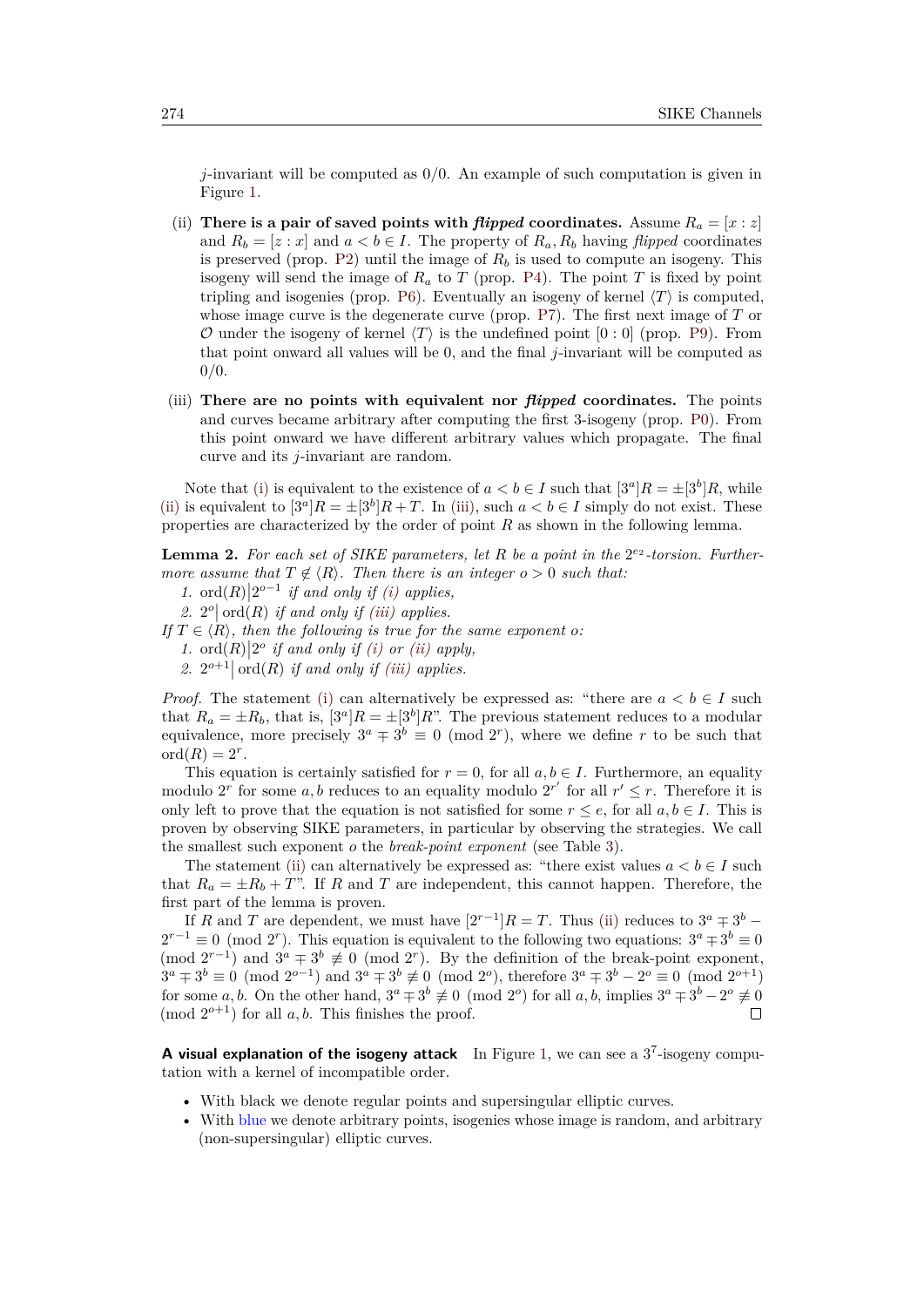- With cyan we denote the point  $\mathcal{O}$ , isogenies whose image is  $\mathcal{O}$ , triplings of  $\mathcal{O}$  and degenerate elliptic curves.
- With red we denote the isogeny (tripling) which first creates the undefined point [0 : 0], and undefined elliptic curves.
- With circles we denote undefined points  $[0:0]$ .
- With dashed lines we denote isogenies which send points to the undefined point.

<span id="page-11-0"></span>

Assume that  $[3^2]R$  and  $[3^5]R$  are equivalent. On the first curve  $E_{A_0}$  the point  $R$  is tripled 6 times, and  $[3^0]R$ ,  $[3^2]R$  and  $[3^5]R$ are saved. A 3-isogeny is computed from  $[3<sup>6</sup>]R$ , and the saved points are evaluated. The images of  $[3^2]R$  and  $[3^5]R$  are still equivalent. Another 3-isogeny is computed from the image of  $[3^5]$  which sends the image of  $[3^2]R$  to  $\mathcal{O}$ , which is then tripled on the next curve. The next isogeny (of kernel  $\langle \mathcal{O} \rangle$ ) has for codomain the degenerate curve. The first tripling of  $\mathcal O$  on the degenerate curve outputs the undefined point [0 : 0]. From this point onward all the outputs are  $[0:0]$ .

Figure 1: An example of a 3<sup>7</sup>-isogeny computation with a kernel of wrong order

**Side-channel attack.** Using Lemma [2,](#page-10-2) two different outcomes of the isogeny computation can be forced depending on the value of a secret bit: the party either computes only zero values from a certain point in the tree traversal and onward, or completely random values. When zero values can be distinguished from random ones with a side-channel, such a behavior enables an adaptive bit-by-bit key recovery.

We propose to perform the zero-value distinction on the subroutine responsible of the subfield inversion within the *j*-invariant computation. This is because the *j*-invariant computation occurs at one of the last steps of the key exchange, making it a conveniently identifiable target, and because the subfield inversion is usually computed as  $a^{-1} = a^{p-2}$ ; a noticeable sequence of  $\geq 200$  similar field operations. This scenario is illustrated in Algorithm [4.](#page-11-1)

<span id="page-11-1"></span>

| <b>Algorithm 4:</b> Attack scenario relating to the isogeny computation |  |  |
|-------------------------------------------------------------------------|--|--|
| <b>Input:</b> Breaking point o.                                         |  |  |
| <b>Output:</b> The secret key sk.                                       |  |  |
| 1 for $k = 0$ to $e_2 - o$ do                                           |  |  |
| Assume we know $sk_{< k} = \sum_{i=0}^{k-1} sk_i 2^i$ .<br>$\mathbf{2}$ |  |  |
| Generate $pk_k^j$ with $(k, sk_{\leq k}, o)$ as in Algorithm 2.<br>3    |  |  |
| Send $pk_k^j$ to the target.<br>$\overline{4}$                          |  |  |
| Detect exponentiation with side-channel analysis:<br>5                  |  |  |
| if computation of $0^{p-2}$ is detected then $sk_k = 1$<br>6            |  |  |
| else $sk_k = 0$                                                         |  |  |
| 8 Brute-force the remaining bits of the secret key.                     |  |  |
| $9$ return $sk$                                                         |  |  |
|                                                                         |  |  |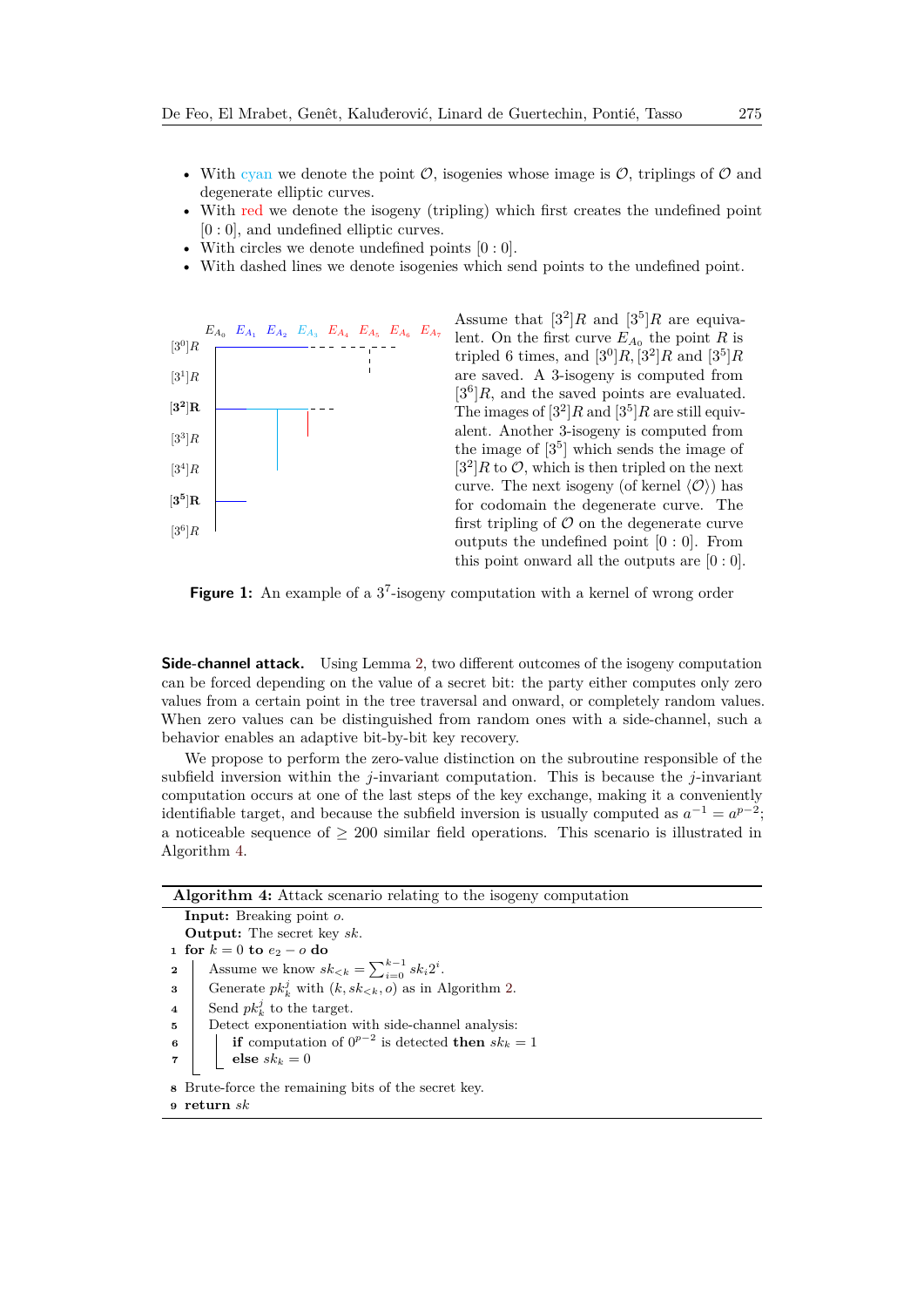**Other parameters.** The attack was analyzed in the case of the target computing an isogeny of degree  $3^{e_3}$ . In the general case, the isogeny is of degree  $\ell_I^{e_I}$  and the cardinality of the curve is of  $\ell_I^{2e_I} \ell_J^{2e_J}$ . The secret key is extracted in base- $\ell_J$  digits per turn,  $sk =$  $sk_0 \ell_J^0 + sk_1 \ell_J^1 + \cdots$  and the point *R* has an order of a power of  $\ell_J$ . The exponent *o* can be found with the same procedure as in Lemma [2,](#page-10-2) where  $(3, e_3, 2, e_2)$  is swapped with  $(\ell_1, e_I, \ell_1, e_J)$ . In particular, the case with *T* can never happen unless  $\ell_J = 2$ . We report the values for *o* for both parties and all parameter sets in Table [3.](#page-12-0) Attacks on all SIKE parameter sets are provided in  $[DFEMG^+22]$  $[DFEMG^+22]$  and also included on our GitHub page: <https://github.com/nKolja/SIKE-zero-value-attacks>.

| SIKE instances     | p434 p503 p610 |  | p751 |
|--------------------|----------------|--|------|
| $2^{e_2}$ -isogeny |                |  |      |
| $3^{e_3}$ -isogeny |                |  |      |

<span id="page-12-0"></span>**Table 3:** Break-point exponents *o* for all parameter sizes.

## <span id="page-12-1"></span>**3.3 Distinguishing zero values**

There exist many ways to distinguish zero values in a power or EM trace. For instance, [\[Gou01,](#page-22-9) [AT03\]](#page-20-6) argue that a zero value can be observed in a single measurement by noticing a significant drop of power consumption or EM radiations. In practice, however, this method requires setting a manual threshold based on observing the measured samples. As a result, to remove the hassle of detecting zero values manually, we propose to make the distinction by comparing a trace (or a collection of traces) to another. Note that such a methodology is aligned with our threat model, as the adversary can query the executions of the targeted cryptographic procedure with inputs that force any kind of computations as many times as required.

**t-test.** Welch's *t*-test [\[SM15\]](#page-24-9) is a statistical hypothesis testing method that examines whether two classes of traces were sampled from indistinguishable populations. While Welch's *t*-test is usually employed for leakage assessment [\[SM15\]](#page-24-9), in our case, such a test is used to compare a collection of multiple traces of (known to be) nonzero value executions against a collection of multiple traces that may or may not exhibit zero values depending on a secret bit. This is especially useful when the exact instants in time at which the expected zero values occur are unknown; as it is the case with the three-point ladder.

The test proceeds by computing *t* statistics based on the observed means and variances of two power or EM sample populations. Significant *t* values imply that the two collections are *not* indistinguishable. When attacking the three-point ladder, some *t* values are thus expected to be large when a zero is processed in the target trace collection, since zero values are not affected by coordinate randomization. When nonzero values are processed in both classes, all the *t* values are expected to be small, even when identical inputs were provided to the three-point ladder due to the randomization of coordinates [\[KAJ17\]](#page-23-7).

**Collision power analysis.** When the target operation has a known timing and can be forced to process zero and random (i.e., nonzero) values regardless of the value for the private key, a more efficient approach can be employed based on collision power analysis [\[SWP03,](#page-24-10) [MME10\]](#page-23-9). In this case, the values processed in a trace are detected by comparing the trace against two baselines (i.e., templates). The two baselines correspond to power traces relating the same execution as the target trace but in which processed values are known to be zero and random. Such a scenario is applicable to the *j*-invariant computation, as the entire procedure processes zero values when a special input is provided.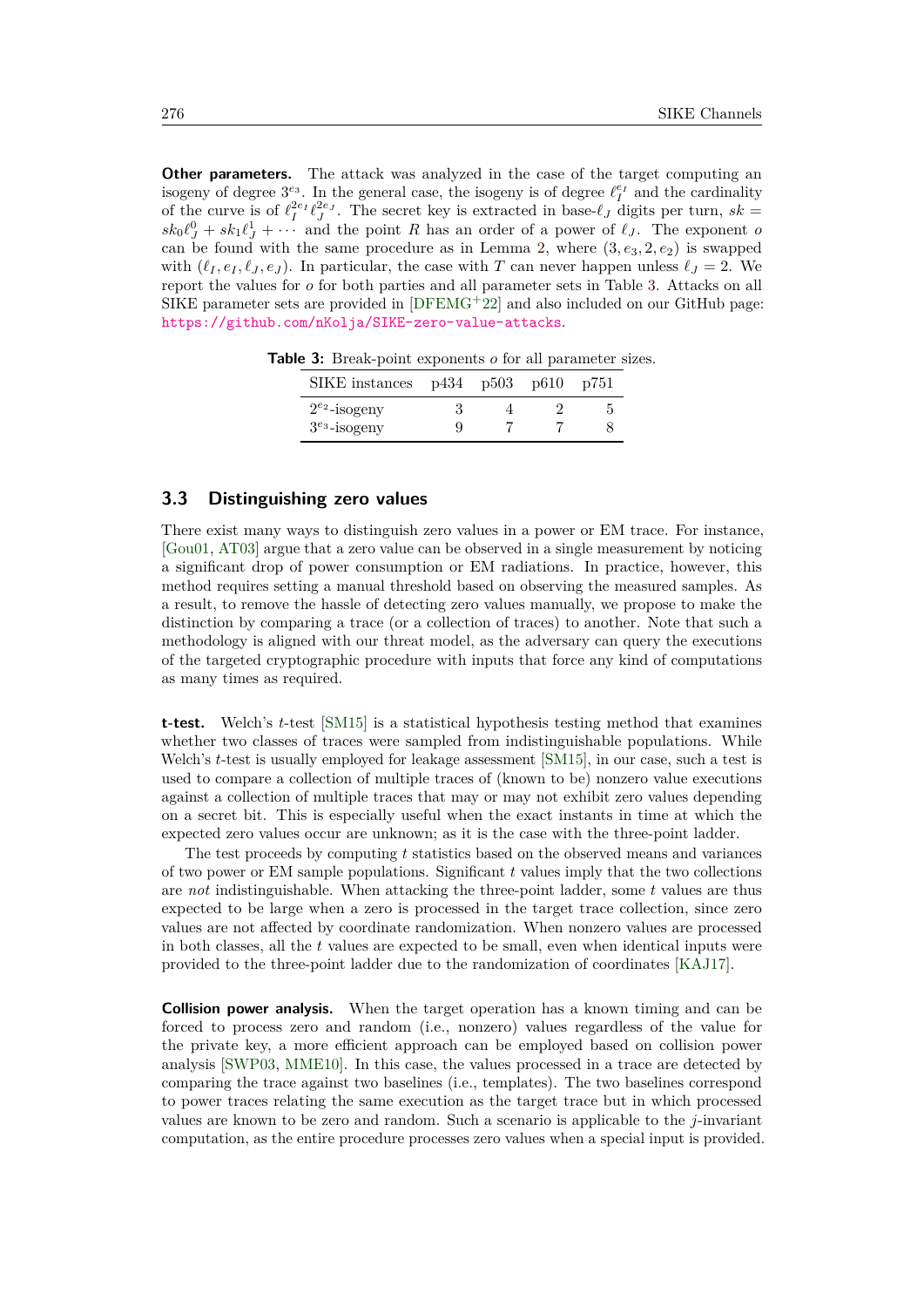Since the baselines are captured from the target device, the overall attack process resembles an online template attack [\[BCP](#page-20-10)<sup>+</sup>14]. The main difference is that an online template attack creates templates as bits are recovered which are then matched against segmented portions of a single target trace, while our attack creates target traces as bits are recovered which are then matched against only two templates (the baselines). As opposed to a regular template attack though, no learning phase (nor programmable device) is ever required, as the template matching is performed by collision power analysis. Also, online template attacks are prevented by coordinate randomization while our attack prevails against this countermeasure.

In practice, a collision power analysis is typically mounted using Pearson's Correlation Coefficient (PCC). This technique correlates a target power trace  $\text{Tr} \in \mathbb{R}^m$  with a baseline  $B \in \mathbb{R}^m$  by computing  $\rho(\text{Tr}, B) = \text{Cov}(\text{Tr}, B)/(\sigma_{\text{Tr}}\sigma_B)$ . The greater the value of the coefficient, the more correlated the trace is to the baseline. As a result, a zero value is detected when the corresponding trace has a greater correlation coefficient with the zero-valued baseline than with the random-valued one.

## <span id="page-13-0"></span>**4 Experimental evaluations**

In this section, we verify the correctness of the attacks in practice.

## **4.1 Setup**

### <span id="page-13-2"></span>**4.1.1 Hardware**

The experimental evaluations of the attack were performed using two different setups: one for electromagnetic analysis, and the other for power consumption analysis. The equipment, which differs according to the platform, is respectively listed in Table [4.](#page-14-0)

**EM acquisition.** The victim board for the electromagnetic side-channel attack is an STMicroelectronics STM32F4DISCOVERY kit with a STM32F407VGT6 microcontroller featuring an ARM Cortex-M4. The low-level hardware library LibOpenCM3[2](#page-13-1) was used as in the PQM4: the post-quantum crypto library for the ARM Cortex-M4 [\[KRSS\]](#page-23-10). A 168 MHz CPU clock is generated from an 8 MHz quartz oscillator. The host computer communicates with the target via an UART bus. The microcontroller is not decapsulated and the board was not modified. A Langer LF-U 5 passive near-field probe captures the electromagnetic activity of the target during computations. This signal is amplified by a Langer PA303 amplifier and sampled by a Lecroy WaveRunner 640zi oscilloscope. The host computer is able to recover an image of EM emanations from the target by requesting such data to the oscilloscope. The amplifier bandwidth is of 3 GHz but an analog filter at 1 GHz is applied by the oscilloscope before sampling at 2.5 samples per ns.

**Power acquisition.** The experimental evaluation of the power analysis attack was performed using the ChipWhisperer framework [\[OC14\]](#page-23-11). The equipment is set up as follows. The CW308T-STM32F3 is plugged onto the CW308 UFO which is itself linked to the CW1173 via a cable of 20 pins. The CW1173 is controlled by the computer which sends commands with arbitrary payloads through a micro-USB cable. The power consumption of the CW308T-STM32F3 is exposed through a shunt resistor on the CW308 UFO board. The voltage drop of the shunt resistor is measured by the WaveRunner 640zi through the CW502 LNA. In this setup, the WaveRunner 640zi is configured with an analog bandwidth of 200 MHz and a sampling rate of 250 samples per *µ*s. The clock speed of the STM32 is set to 44 MHz.

<span id="page-13-1"></span><sup>2</sup>http://libopencm3.org/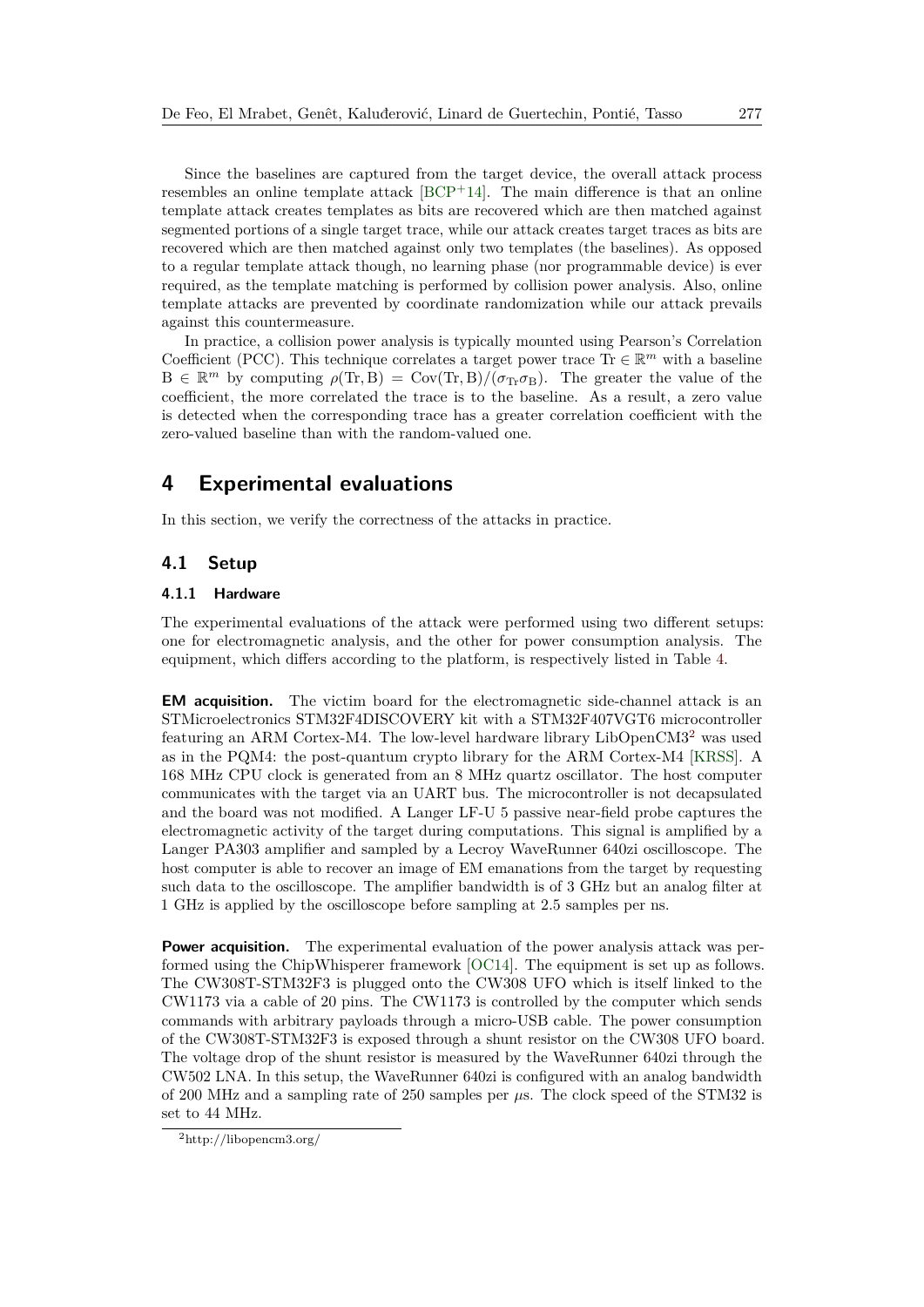| Description of the electromagnetic platform   |                                                             |  |
|-----------------------------------------------|-------------------------------------------------------------|--|
| STM32F4DISCOVERY                              | Victim board, featuring a Cortex-M4 microprocessor.         |  |
| $LF-U5$                                       | Langer near-field probe.                                    |  |
| PA303                                         | Langer amplifier of 30 dB gain (up to 3 GHz).               |  |
| Description of the power consumption platform |                                                             |  |
| CW308T-STM32F3                                | Victim board, featuring a Cortex-M4 microprocessor.         |  |
| CW1173                                        | ChipWhisperer-Lite board, used to exchange with the victim. |  |
| CW308 UFO                                     | ChipWhisperer interface board which features a convenient   |  |
|                                               | access to the power consumption of the victim.              |  |
| CW502 LNA                                     | Low-noise amplifier of 20 dB gain (up to $2\text{GHz}$ ).   |  |

<span id="page-14-0"></span>**Table 4:** Specific equipment used to measure experimental side-channel leakages.

## <span id="page-14-1"></span>**4.1.2 Software**

The attacked software calls the functions of the recommended implementation of SIKEp434 for 32-bit Cortex-M4 microcontrollers with input ciphertexts received from the computer. Such a software enables the acquisition of electromagnetic emanations and power consumption of specific operations during the execution of the SIKE key decapsulation.

The target software codes for electromagnetic and power consumption setups slightly differ. In both codes, the host computer sends a ciphertext to the target, and the target computes the shared secret with the decapsulation procedure using a static private key. For electromagnetic analysis, the implementation is designed from an USART example for STM32F4-DISCOVERY in LibOpenCM3 while, for power analysis, the target runs a custom version of ChipWhisperer's simpleserial library.

Moreover, the scalar multiplication of the library is protected with coordinate randomization. As the original library does not offer such a countermeasure, coordinates are randomized after computing the coefficient of the received curve, and before the Montgomery three-point ladder. A random representation of the points  $(P, Q, Q - P)$ is generated from the received affine coordinates  $(x_P, x_Q, x_{Q-P})$ . This countermeasure consumes  $6 \times \log_2(p)$  random bits to generate three random *Z* coordinates and requires three  $\mathbb{F}_{p^2}$  multiplications.

Finally, the code is further modified to allow a GPIO to trigger the side-channel trace collection of the oscilloscope. When toggled, the GPIO notifies the oscilloscope to start the capture of the electromagnetic activity or power consumption of the STM32. The purpose of such a modification is to make the collection of traces more convenient. Note, however, that the attack is still applicable without a trigger and that the synchronization of traces can be performed using, e.g., cross-correlation techniques  $[DPN+16]$  $[DPN+16]$ .

## **4.2 Three-point ladder**

The following sections describe a proof of concept for the attack on the three-point ladder (as described in Section [3.1\)](#page-6-3).

### **4.2.1 Target operation**

The three-point ladder we plan to attack is located in the decapsulation step, Decaps (see Section [2.4\)](#page-5-2). At the beginning of the decryption, a session key is computed using a static secret key *sk* and a malicious ciphertext  $ct_i$ . More precisely,  $P + [sk]Q$  is computed using *P*, *Q* and  $Q - P$ , a malicious triplet  $pk_{k,0}^T$  forged as in Section [3.1](#page-6-3) such that the zero-value point *T* appears during the computation when the bit of the secret key we are trying to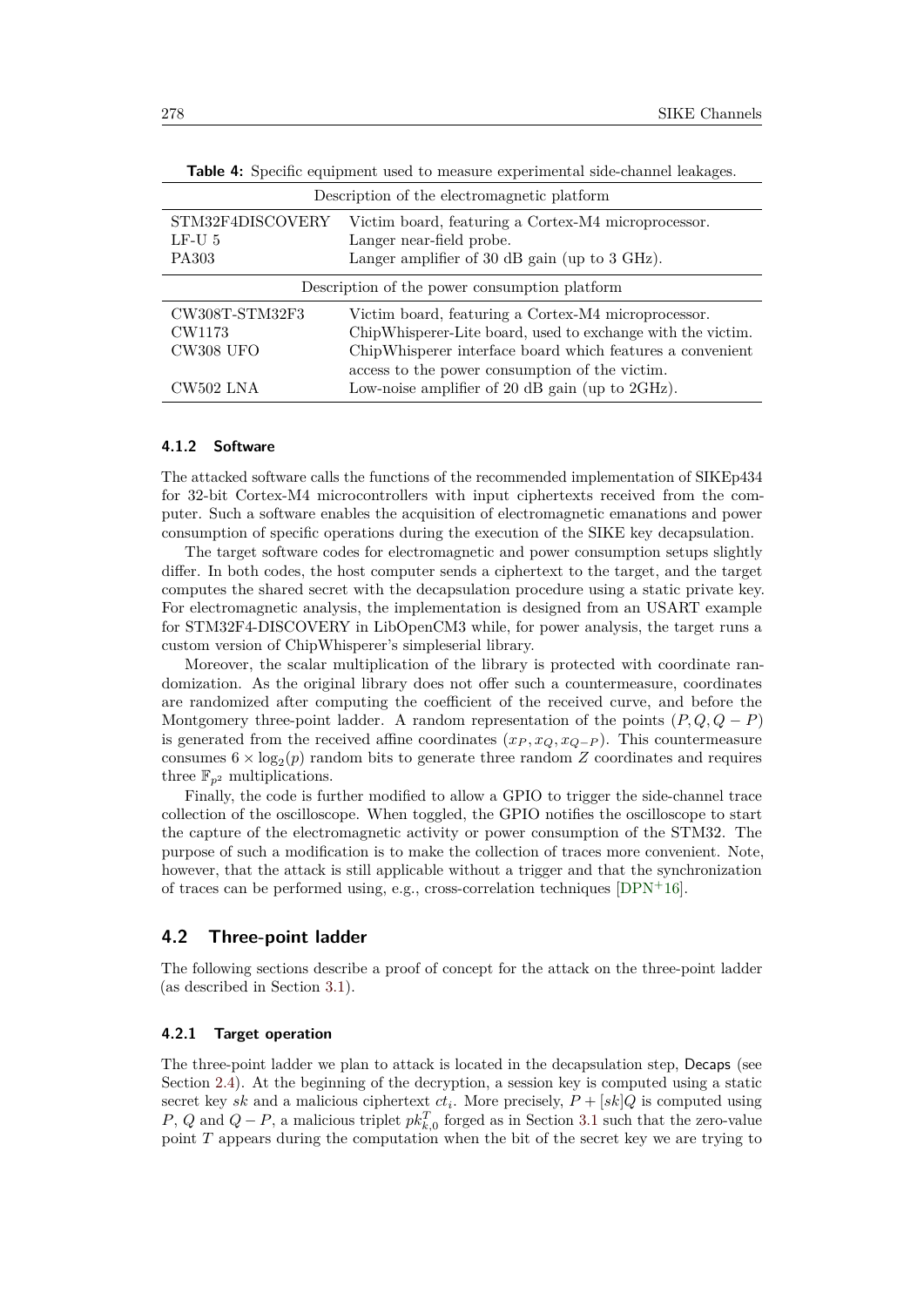determine is processed. We want to detect these zero values using the EM emissions of the victim board described in Section [4.1.1.](#page-13-2)

#### <span id="page-15-2"></span>**4.2.2 Experimental procedure**

The victim board runs the decapsulation routine, and will thus compute the three-point ladder to get  $P + [sk]Q$ . The computer sends the triplets with randomized coordinates (see Section [4.1.2\)](#page-14-1) to the board. For the sake of generality, we will present the reasoning for a general bit  $sk_k$  ( $k \geq 0$ ). To find  $sk_k$ , we will compare the electromagnetic emissions of the board performing the ladder computations with three types of input:

- A random, correct triplet of points,
- A malicious triplet  $pk_{k,0}^T$  and
- A malicious triplet  $pk_{k,1}^T$ .

Thus, the attacker launches campaigns in each of these cases by recording multiple traces of the execution of the three-point ladder on the board. For the sake of diversity,  $pk_{k,0}^T$  (respectively  $pk_{k,1}^T$ ) inputs are generated multiple times by choosing different curves and points *Q*. Then, two *t*-tests (see Section [3.3\)](#page-12-1) are computed:

- <span id="page-15-0"></span>T0 between the traces obtained with a random triplet and the ones obtained with  $pk_{k,0}^T$ ,
- <span id="page-15-1"></span>T1 between the traces obtained with a random triplet and the ones obtained with  $pk_{k,1}^T$ .

The *t*-test graph exhibiting peaks corresponds to the correct hypothesis. Comparing *t*-tests [T0](#page-15-0) and [T1](#page-15-1) eliminates the need for a threshold indicating that the values are significant. Note, again, that we do not use Welch's *t*-test as a leakage assessment tool, but as a secret-bit distinguisher.

Once a bit has been found, the process to get the following bits is similar. Each time, we assume that the previous bits at indices  $0, 1, \ldots, k-1$  are known, in order to determine bit  $sk_k$  as seen in Section [3.1.](#page-6-3)

## **4.2.3 Results**

For the experiments, we use the secret  $(...1000101111000101101101001110)_2$  (in base 2) with the least significant bit on the right). We want to find a general bit, for instance bit 12, knowing the previous bits,  $(110101001110)_2$ . We will thus record three trace collections in each case as described above. Note that the collection obtained with random inputs can be reused for both [T0](#page-15-0) and [T1,](#page-15-1) and for all bits.

Figures [2a](#page-16-0) and [2b](#page-16-1) show each a trace taken from these collections. The time window is limited to the first twenty loop steps of the three-point ladder. To prevent aliasing issues on these figures, the envelope of the traces is represented instead of the raw trace. The envelope is computed by applying a low-pass filter with a cutoff frequency of 750 kHz on the rectified trace. The trace corresponding to correct random inputs (not shown) is similar to the one obtained for the wrong hypothesis (Figure [2a\)](#page-16-0). The difference between the trace corresponding to the correct bit hypothesis and the wrong one is visible to the naked eye. However, if one wants to automate the attack in the future, it is better to compute a statistical test, as explained in Section [4.2.2.](#page-15-2) We use 10 raw traces from each collection (so 30 traces per secret bit) to compute [T0](#page-15-0) and [T1](#page-15-1) as it is enough. The *t* values are shown on Figures [2c](#page-16-2) and [2d.](#page-16-3) The difference between both *t*-tests is obvious: we find that 1 is the correct bit hypothesis. The first peak appearing on Figure [2d](#page-16-3) looks a bit different from the following ones: at the loop step where the bit  $sk_k$  is processed and zero coordinates start appearing, they are not necessarily represented by 0, but by  $p + \sqrt{-1} \cdot p$ , coordinates start appearing, they are not necessarily represented by 0, but by  $p + \sqrt{-1} \cdot p$ ,  $p$  or  $\sqrt{-1} \cdot p$  since  $\mathbb{F}_{p^2}$  elements are represented in  $[0, 2p - 1]^2$  (in the Montgomery domain, see [\[Gue02\]](#page-22-10)). During the following steps, more and more zeros represented by 0 appear, hence the change in peak appearance.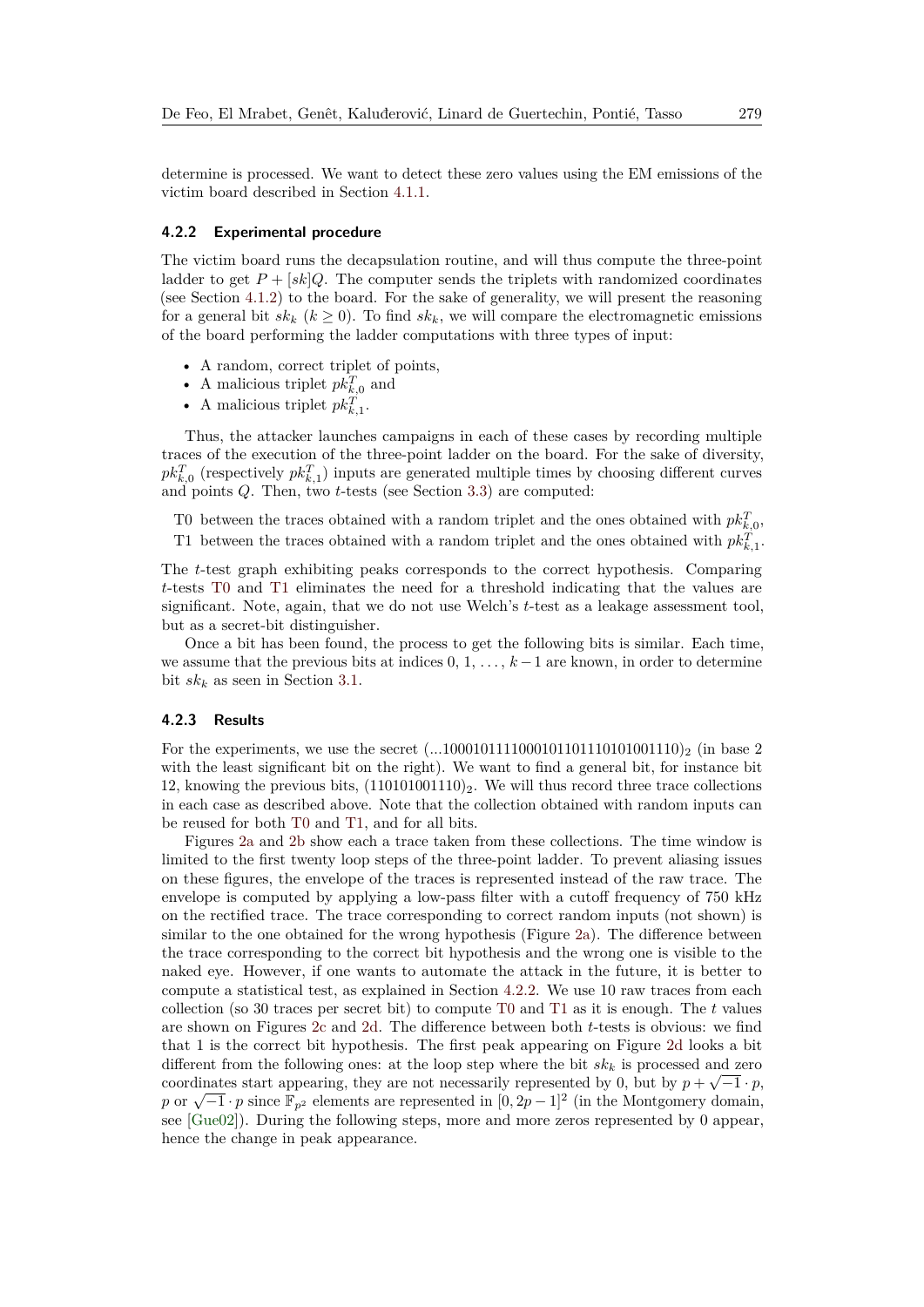<span id="page-16-0"></span>

<span id="page-16-3"></span><span id="page-16-2"></span><span id="page-16-1"></span>**Figure 2:** Experimental results for an attack on one bit.

We thus managed to show that it is possible to recover any bit of the secret key during the three-point ladder computation using appropriate malicious triplets even if projective coordinates are randomized.

## **4.3 Isogeny computation**

The following experiment describes a proof of concept for the attack on the *j*-invariant computation as described in Section [3.2](#page-7-2) using power analysis.

#### **4.3.1 Target operation**

In the experiment, only the power consumption of the first field multiplication (i.e., fpmul\_mont in the source code) from the modular inversion involved in the computation of the *j*-invariant is measured. As a myriad of zero-valued operations are executed when the *j*-invariant is undefined (i.e.,  $[0:0]$ ), it would be superfluous to capture the entire computation of *j* and compare every operation involved. Still, this specific multiplication was selected because the same function is called a total of 93 times during the modular inversion (with all zeros when the *j*-invariant is undefined). Accordingly, in case the leakage of one field multiplication alone is not enough to correctly detect the presence of zero values, a single trace including all the calls to the field multiplication can be segmented into multiple sub-power traces to boost the accuracy of the comparison (even though this practice turned out to be unnecessary in our experiment).

#### **4.3.2 Experiment procedure**

The experiment followed the approach with the two baselines as described in Section [3.3.](#page-12-1) The steps taken by each single experiment in Algorithm [5.](#page-17-1) Let *E* be a random curve, *P*<sub>2</sub>*, Q*<sub>2</sub> generators of *E*[ $2^{e_2}$ ] with [ $2^{e_2-1}$ ]*Q*  $\neq$  *T,* and let *n* correspond to the number of bits in a private key (i.e.,  $n = 218$  for SIKEp434) and  $o$  to the order corresponding to the breaking point between zero or nonzero *j*-invariants (i.e., *o* = 9 for SIKEp434).

The setup for power consumption acquisition (see Table [4\)](#page-14-0) is used to capture all power traces. An example for the two baselines which both consist of  $m = 4,960$  samples is shown in Figure [3.](#page-17-2)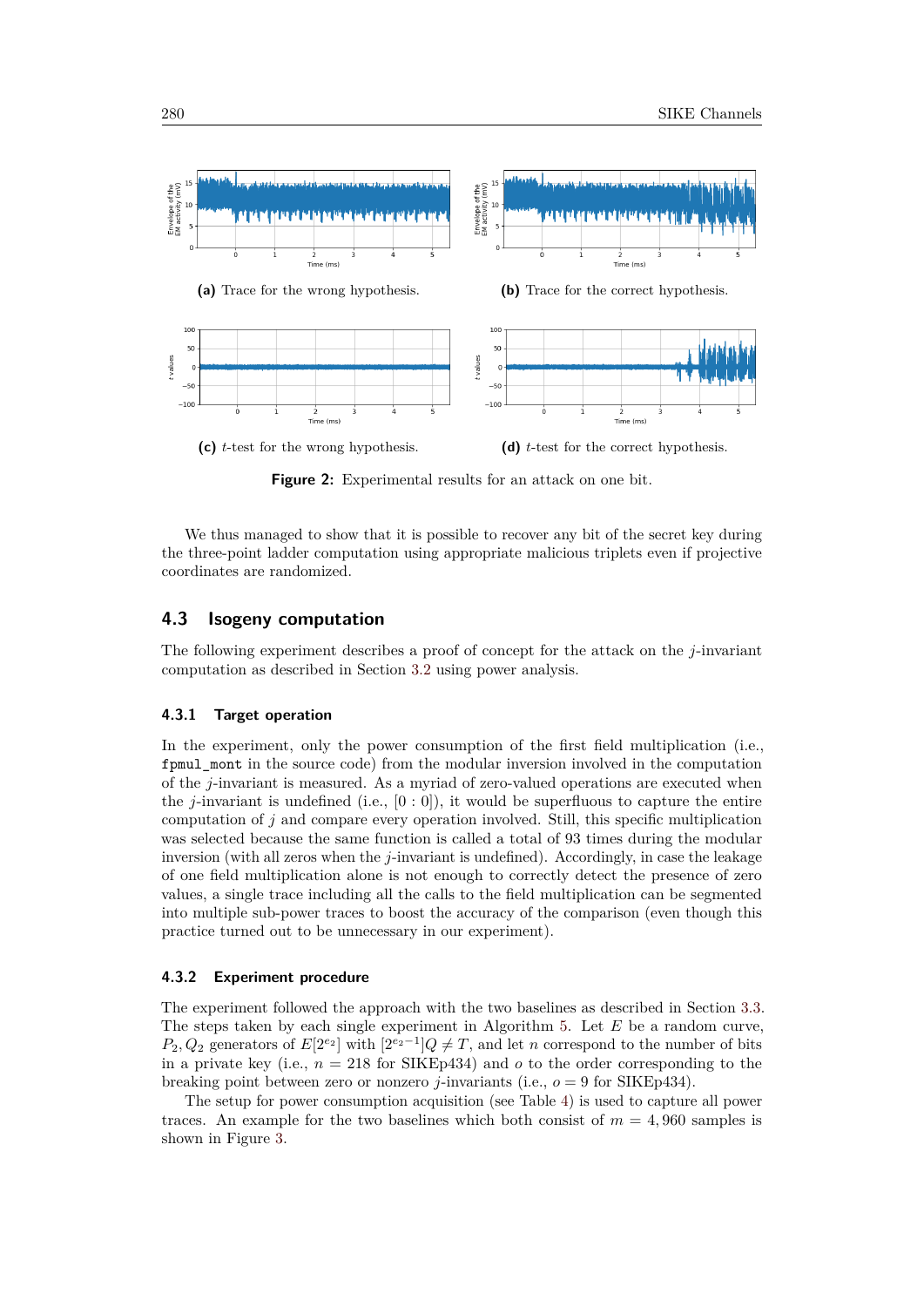**Algorithm 5:** Experimental attack on isogeny computation (cf. Algorithms [2,](#page-8-0)[4\)](#page-11-1).

**<sup>1</sup>** Set up a fixed random private key *sk* on the STM32. **2 do** capture the baselines  $B^{(0)}$ ,  $B^{(*)}$  for the two categories—zero and random: **3** Send  $Q^{(0)} = [2^{e_2 - (o-1)}]Q_2$ ,  $P^{(0)} = [2^{e_2 - (o-1)}]P_2$ ,  $P^{(0)} - Q^{(0)}$  to capture  $B^{(0)} \in \mathbb{R}^m$ .  $\mathcal{A} \quad \Big| \quad \text{Send } Q^{(*)} = [2^{e_2 - (o+1)}]Q_2, P^{(*)} = [2^{e_2 - (o+1)}]P_2, P^{(*)} - Q^{(*)} \text{ to capture } B^{(*)} \in \mathbb{R}^m.$ **5 for all recoverable bits**  $0 \le i < n - o$  (starting with  $sk' = 0$ ) **do** 6 Send  $Q_i = [2^{e_2 - (i+\sigma)}]Q_2$ ,  $P_i = [2^{e_2 - (\sigma-1)}]P_2 - [sk']Q_i$ ,  $P_i - Q_i$ , capture  $\text{Tr}_i \in \mathbb{R}^m$ .  $\mathbf{p} = \begin{cases} \mathbf{p} \in \text{Tr}_{i}(\mathbf{R}^{(k)}) > \rho(\text{Tr}_{i}, \mathbf{B}^{(0)}) \end{cases}$  then  $sk' = sk' + 2^{i}$ .  $\bf{s}$  **return**  $sk'$ 

<span id="page-17-2"></span><span id="page-17-1"></span>

**Figure 3:** Examples of baseline traces corresponding to a single  $\mathbb{F}_{n^2}$  multiplication processing zero values in one case, and random (nonzero) values in the other.

### **4.3.3 Results**

Across  $N = 1,000$  experiments, the first  $n - o = 208$  private-key bits were always successfully extracted through collision power analysis with baselines. Table [5](#page-17-3) shows the average correlation coefficients when a target trace is compared against the two baselines. This outcome shows that the recommended implementation of SIKE for Cortex-M4 is vulnerable to the zero-value attack on the *j*-invariant computation as described in Section [3.2.](#page-7-2)

<span id="page-17-3"></span>**Table 5:** Average PCCs between baselines and target traces  $(N = 1,000)$ .

|               |             | Target         |
|---------------|-------------|----------------|
| Baseline      | $i = [0:0]$ | $j \neq [0:0]$ |
| $i = [0:0]$   | 0.9975      | 0.3915         |
| $j\neq [0:0]$ | 0.3916      | 0.9909         |

Given the significant correlations for a single field multiplication, the results give strong evidence that zero values can be easily detected by comparing the power consumption of an operation with a baseline.

## <span id="page-17-0"></span>**5 Countermeasures**

Scalar randomization is a classic countermeasure against zero-value attacks in ECC [\[Cor99\]](#page-21-4). It could be adapted to protect the three-point ladder in SIKE, but would be useless against the isogeny computation attack. We propose instead a countermeasure that protects SIKE against both attacks.

Our attacks rely on ciphertexts containing maliciously generated point triplets (*P, Q, R*) which are not the legitimate images  $(\phi(P_3), \phi(Q_3), \phi(Q_3 - P_3))$  of the public 3<sup>e<sub>3</sub></sup>-torsion basis under an isogeny of degree  $2^{e_2}$ . As we already mentioned, validating SIKE ciphertexts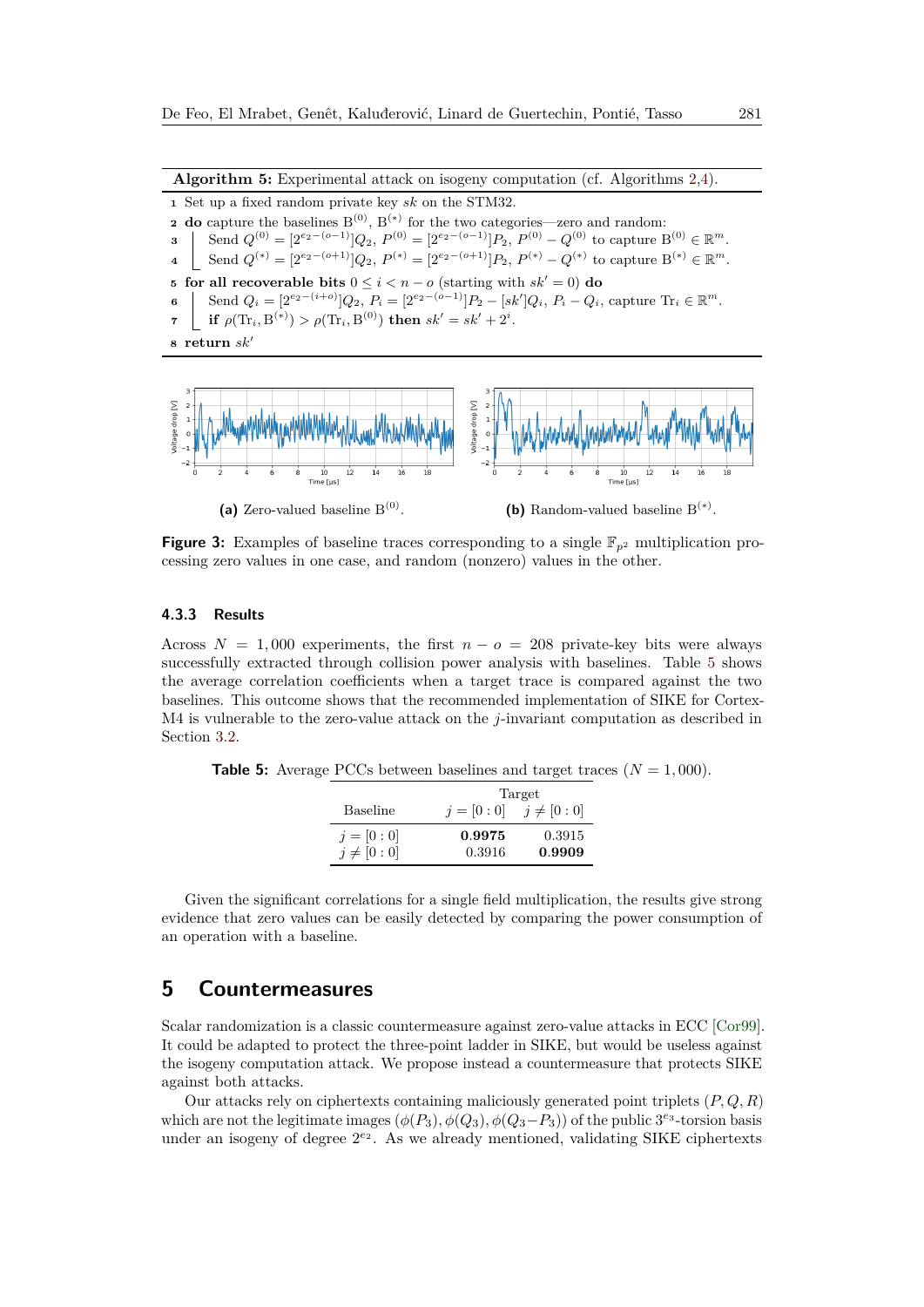is a problem believed to be as hard as breaking SIKE itself, thus we cannot hope to completely rule out side-channel attacks using malicious ciphertexts. Nevertheless our malicious ciphertexts deviate from the legitimate format in a detectable way, letting us design an effective countermeasure.

Indeed, the attack on the isogeny computation uses points of order  $2^n$  instead of  $3^{e_3}$ , while the attack on the three-point ladder uses some points of order  $2 \cdot 3^n$ . To counter them it is enough to check that *E<sup>A</sup>* is a supersingular curve, that *P* and *Q* are both of order  $3^{e_3}$  $3^{e_3}$ , and that they generate  $E_A[3^{e_3}]$ , i.e. that<sup>3</sup>  $[3^{e_3-1}]P \neq [\pm 3^{e_3-1}]Q$ . Note that by construction we automatically have that  $R = Q - P$ . We shall name this the *CLN test*, after the names of its first proponents [\[CLN16\]](#page-20-9).

The original test in [\[CLN16\]](#page-20-9) did not verify that *E<sup>A</sup>* is supersingular, however this can be done at little extra cost. First, we check that *A* defines an elliptic curve by excluding the undefined, the degenerate and the singular cases of Section [2.1.](#page-3-2) Then, we check that *P* and *Q* generate  $E_A[3^{e_3}]$ , which proves that  $#E_A(\mathbb{F}_{p^2}) = 3^{2e_3}D$  for some integer *D*. This nearly implies  $E_A$  is supersingular. Indeed, by Hasse's bound  $(p-1)^2 \leq 3^{2e_3} D \leq (p+1)^2$ , hence  $2^{2e_2} - 4p/3^{2e_3} \le D \le 2^{2e_2}$ . Because  $3^{2e_3} \approx p$ , only a few choices are possible for *D*, the largest one corresponding to a supersingular curve. It is then enough to find some power  $2^d|D$  such that  $2^d > 4p/3^{2e_3}$ , then, dividing all sides by  $2^d$ , we conclude that the curve is supersingular.

For all SIKE proposed parameters, except the NIST IV parameter SIKEp610, it turns out that  $4p/3^{2e_3} < 2$ . But any Montgomery curve has order divisible by 4 (see [\[CS18\]](#page-21-12)), thus we are done. For SIKEp610,  $2(p-2)/3^{2e_3} < 8$ ; checking that  $A+2$  and  $A-2$  are both squares in  $\mathbb{F}_{p^2}$  ensures that  $8|D$  (see [\[CS18,](#page-21-12) Table 1]), proving that  $E_A$  is supersingular.

*Remark* 1*.* Swapping the roles of 2 and 3, analogous checks would also work for verifying public keys. However,  $4p/2^{2e_2}$  tends to be quite large for SIKE instances: as much as  $\approx$  447.6 for SIKEp751. It is thus not realistic to look for simple algebraic conditions that would guarantee the existence of points of small order  $3<sup>n</sup>$ . Instead, one may take random points on  $E_A$ , and multiply them by a cofactor until a point of sufficiently large order  $3^n$  is found. Alternatively, one may be just content with testing that  $2^{2e_2} \vert \#E_A(\mathbb{F}_{p^2})$ : although this does not guarantee that the curve is supersingular, it is believed to be computationally hard to find ordinary curves with such a large fixed factor in their order.

This also applies to compressed SIKE, where the roles of the  $2^{e_2}$ - and  $3^{e_3}$ -torsion are swapped. The *entangled basis generation* procedure of [\[ZSP](#page-25-6)<sup>+</sup>18] guarantees that  $2^{2e_2}$   $\#E_A(\mathbb{F}_{p^2})$ , and ciphertext decompression ensures that  $(P,Q)$  generates  $E_A[2^{e_2}]$ . Implementations may then choose between relying on a computational assumption ensuring that *E<sup>A</sup>* is supersingular, or doing a little extra work to find a point of appropriate order 3 *<sup>n</sup>* on *EA*. At any rate, our attacks do not apply to compressed SIKE because of this.

*Remark* 2. Following [\[GPST16\]](#page-22-6), one could check the condition  $e_{3^{e_3}}(P,Q) = e_{3^{e_3}}(P_3,Q_3)^{2^{e_2}}$ , which is more stringent than the one enforced by the CLN test. However, this check is still not enough to verify SIDH keys (precisely the point made in [\[GPST16\]](#page-22-6)), it is expensive, and its effectiveness against side-channel attacks is dubious. We thus advise against it.

We added the countermeasure to the SIKEp434 implementation described in Section [4.1.2](#page-14-1) and tested it on the STM32F4-DISCOVERY presented in Section [4.1.1](#page-13-2) clocked at 168 MHz. Without the CLN countermeasure, 95,899 k-cycles are needed for the decapsulation, and with it, 108,273 k-cycles are needed. There is thus a performance hit of around 12.9%.

<span id="page-18-0"></span><sup>&</sup>lt;sup>3</sup>Equivalent conditions are that *R* is also of order 3<sup>e<sub>3</sub></sub>, or that the Weil pairing  $e_{3}e_{3}(P,Q)$  has</sup> multiplicative order 3 *<sup>e</sup>*<sup>3</sup> .

<span id="page-18-1"></span><sup>&</sup>lt;sup>4</sup>The proof therein requires that  $A^2 - 4$  is a square in  $\mathbb{F}_{p^2}$ , thus an implementation of compressed SIKE expecting malicious ciphertexts should check this condition before generating the basis.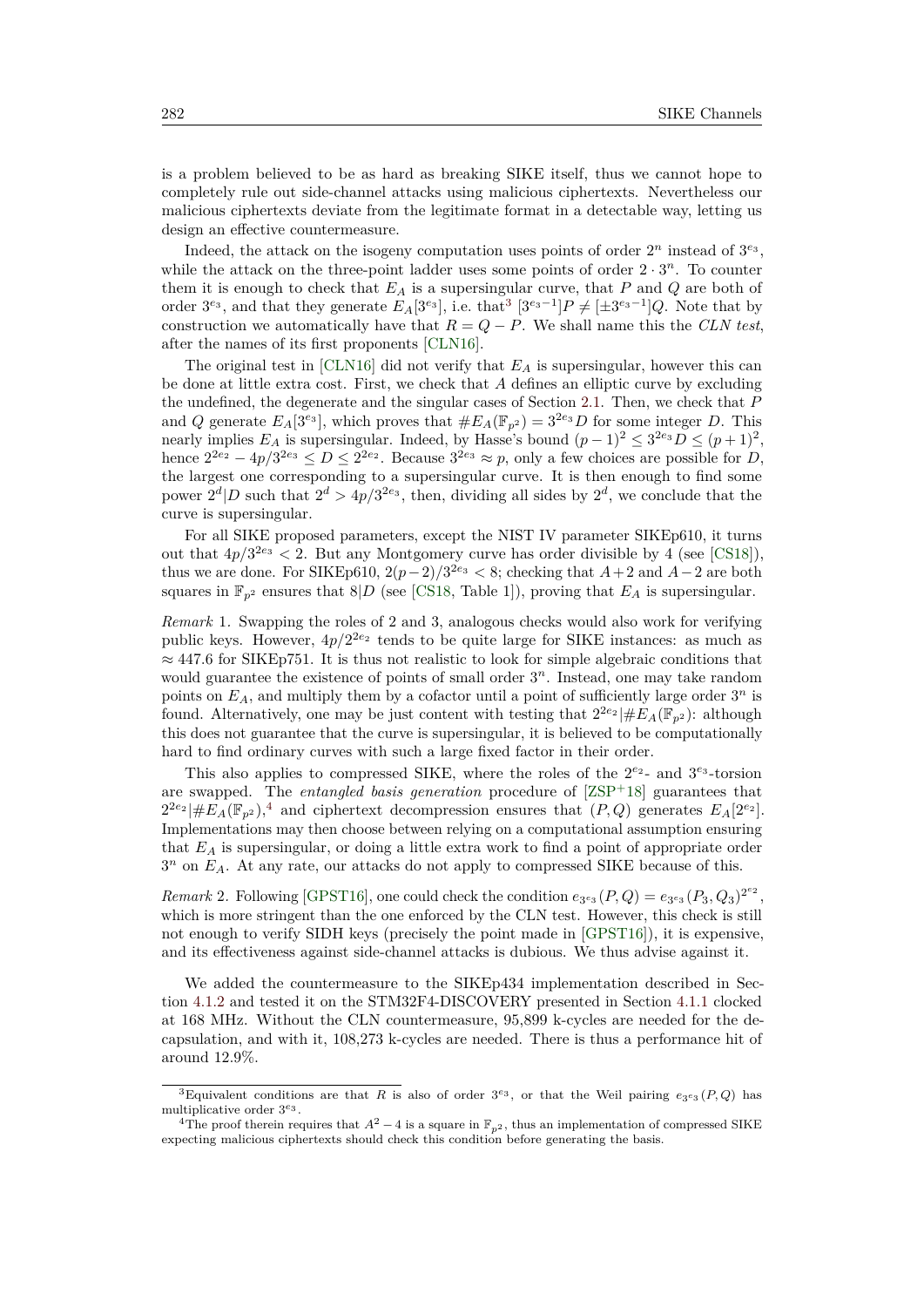#### **5.1 Bypassing the countermeasure**

In a work predating the first round of NIST's competition, Koziel, Azarderaksh, and Jao explored zero-value attacks on SIDH/SIKE protected with coordinate randomization and the CLN test [\[KAJ17\]](#page-23-7). They presented four attacks and claimed that these manage to bypass the countermeasure. We shall now explain why none of them applies to SIKE.

The first attack ([\[KAJ17,](#page-23-7) §5]) targets the three-point ladder. It is based on the fact that, in the main loop of the ladder, one of the inputs to the differential addition is either *P* or *Q* − *P*, according to a secret bit. First, we note that the attack assumes the coordinates of *P* and  $Q - P$  are not randomized before entering the ladder, but in this case a simpler DPA would work as well. Second, since the introduction of a more efficient ladder in [\[FHLOJRH18\]](#page-21-9), all implementations of SIDH, including SIKE, have moved away from using a fixed pair of points in the loop, as can be seen in Algorithm [1.](#page-4-0)

The second attack ([\[KAJ17,](#page-23-7) §6]) also targets the three-point ladder, and asks to find "[Montgomery] curves with points  $P_0 = (\pm 1, y)$  with a large order". However, as explained in Section [2,](#page-3-0) such points always have order 4, the attack can thus not be mounted against any version of SIDH implemented using Montgomery curves, such as SIKE.

The third attack ([\[KAJ17,](#page-23-7) §7.2]) is the most enticing. The idea is to make a guess on the secret, and then generate a ciphertext such that, if the guess is correct, the private isogeny computed during decapsulation will pass through the (supersingular) curve with  $A = 0$ . This is clearly feasible, and although the ciphertext generated would not pass the FO test, such an attack is hard to detect at an early phase. The only obstacle, already realized by [\[KAJ17\]](#page-23-7), is that in all efficient implementations of SIDH/SIKE the curve *E<sup>A</sup>* is internally represented as  $[A_2^{\dagger}: C_{24}]$  or as  $[A_2^{\dagger}: A_{24}^{-}]$ . Neither of these encodings can produce a zero if it represents an elliptic curve, thus it seems that this idea cannot be used in a realistic scenario.

The last attack ([\[KAJ17,](#page-23-7) §7.3]) tries to force zeros in points pushed through the isogeny computation and, in a sense, foreshadowed our attack presented in Section [3.2.](#page-7-2) The description in [\[KAJ17\]](#page-23-7) is however incomplete and, by the authors' own admission, does not apply to Montgomery curves.

It appears thus that, to the present date, there is no known zero-value attack that would bypass the CLN countermeasure, although the third attack in [\[KAJ17\]](#page-23-7) is a close call. In fact, using the techniques of [\[SCDJB21\]](#page-24-3) we show in the extended version of this work [\[DFEMG](#page-21-6)<sup>+</sup>22] that adding the CLN test to the official version of SIKE blocks all types of zero-value attacks.

## <span id="page-19-0"></span>**6 Conclusion**

We described two zero-value attacks against SIKE: one on the three-point ladder, the other on the isogeny computation. Both attacks are based on special-point inputs that enable an adaptive bit-by-bit key recovery. We analyzed them in theory, but also verified them experimentally on the recommended SIKE implementation for Cortex-M4 with both EM and power analysis using different techniques. At last, we argued that the Costello–Longa–Naehrig test which verifies the order of the points is sufficient to stop the attacks.

Countless similar attacks are likely to exist, however we show in the extended version of this work [\[DFEMG](#page-21-6)<sup>+</sup>22] that the CLN test is sufficient to block all kinds of zero-value attacks on standard SIKE. Finding other side-channel attacks capable of bypassing both coordinate randomization and the CLN countermeasure remains an open question.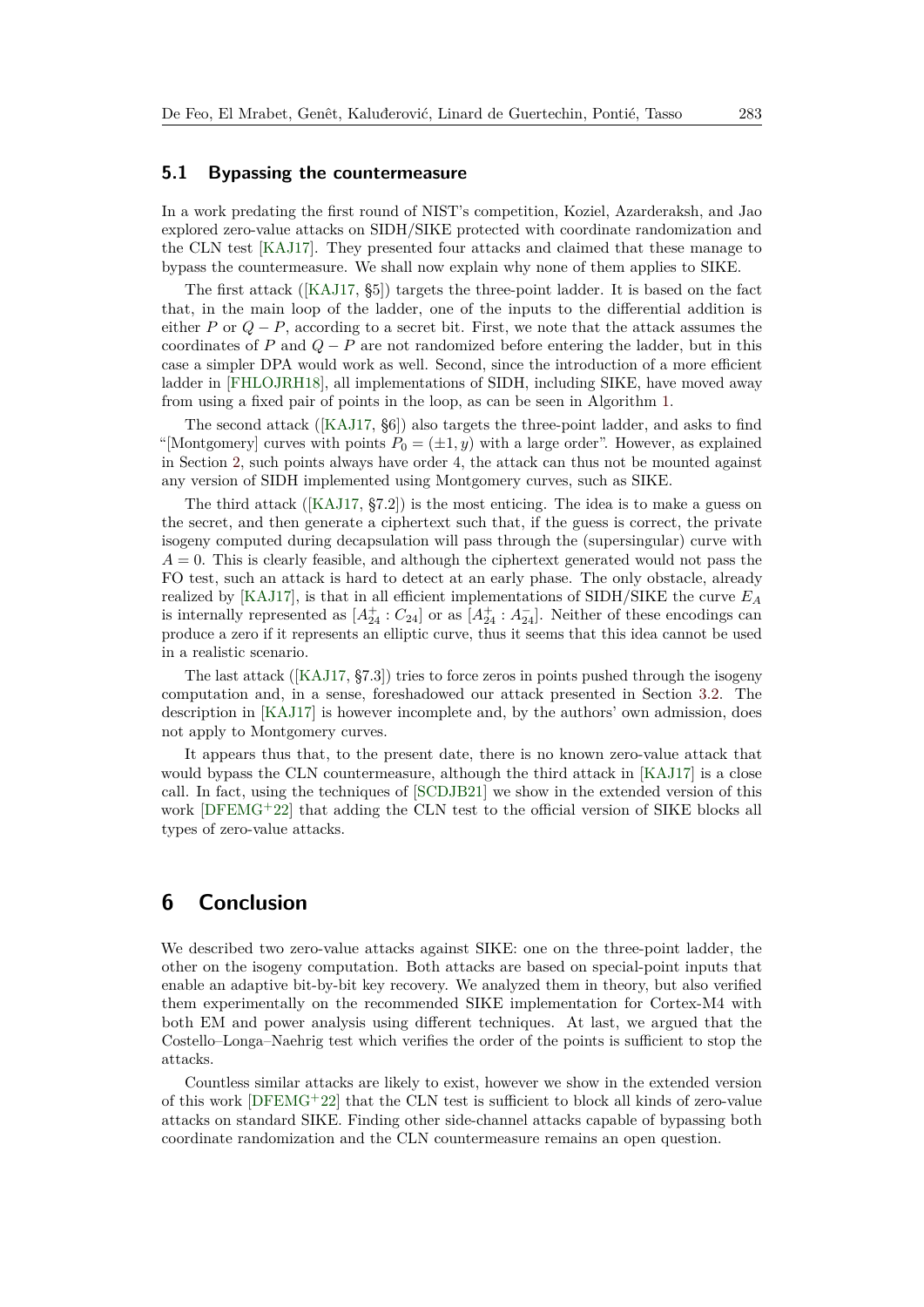## **References**

- <span id="page-20-0"></span>[Apo20] Daniel Apon. Passing the final checkpoint! NIST PQC 3rd round begins, 2020. [https://meetings.ams.org/math/fall2020se/meetingapp.](https://meetings.ams.org/math/fall2020se/meetingapp.cgi/Paper/1656) [cgi/Paper/1656](https://meetings.ams.org/math/fall2020se/meetingapp.cgi/Paper/1656),[https://www.scribd.com/document/474476570/](https://www.scribd.com/document/474476570/PQC-Overview-Aug-2020-NIST) [PQC-Overview-Aug-2020-NIST](https://www.scribd.com/document/474476570/PQC-Overview-Aug-2020-NIST).
- <span id="page-20-6"></span>[AT03] Toru Akishita and Tsuyoshi Takagi. Zero-value point attacks on elliptic curve cryptosystem. In Colin Boyd and Wenbo Mao, editors, *ISC 2003*, volume 2851 of *LNCS*, pages 218–233. Springer, Heidelberg, October 2003.
- <span id="page-20-10"></span>[BCP<sup>+</sup>14] Lejla Batina, Lukasz Chmielewski, Louiza Papachristodoulou, Peter Schwabe, and Michael Tunstall. Online template attacks. In Willi Meier and Debdeep Mukhopadhyay, editors, *INDOCRYPT 2014*, volume 8885 of *LNCS*, pages 21–36. Springer, Heidelberg, December 2014.
- <span id="page-20-3"></span>[BDE<sup>+</sup>18] Jonathan Bootle, Claire Delaplace, Thomas Espitau, Pierre-Alain Fouque, and Mehdi Tibouchi. LWE without modular reduction and improved sidechannel attacks against BLISS. In Thomas Peyrin and Steven Galbraith, editors, *ASIACRYPT 2018, Part I*, volume 11272 of *LNCS*, pages 494–524. Springer, Heidelberg, December 2018.
- <span id="page-20-5"></span>[BDK<sup>+</sup>21] Michiel Van Beirendonck, Jan-Pieter D'anvers, Angshuman Karmakar, Josep Balasch, and Ingrid Verbauwhede. A side-channel-resistant implementation of SABER. *Journal on Emerging Technologies in Computing Systems*, 17(2), apr 2021.
- <span id="page-20-2"></span>[BP18] Leon Groot Bruinderink and Peter Pessl. Differential fault attacks on deterministic lattice signatures. *IACR TCHES*, 2018(3):21–43, 2018. [https:](https://tches.iacr.org/index.php/TCHES/article/view/7267) [//tches.iacr.org/index.php/TCHES/article/view/7267](https://tches.iacr.org/index.php/TCHES/article/view/7267).
- <span id="page-20-4"></span>[CCD<sup>+</sup>21] Pierre-Louis Cayrel, Brice Colombier, Vlad-Florin Dragoi, Alexandre Menu, and Lilian Bossuet. Message-recovery laser fault injection attack on the classic McEliece cryptosystem. In Anne Canteaut and François-Xavier Standaert, editors, *EUROCRYPT 2021, Part II*, volume 12697 of *LNCS*, pages 438–467. Springer, Heidelberg, October 2021.
- <span id="page-20-8"></span>[CK12] Claude Crépeau and Raza Ali Kazmi. An analysis of ZVP-Attack on ECC cryptosystems. Cryptology ePrint Archive, Report 2012/329, 2012. <https://eprint.iacr.org/2012/329>.
- <span id="page-20-7"></span>[CKM21] Fabio Campos, Juliane Krämer, and Marcel Müller. Safe-error attacks on SIKE and CSIDH. Cryptology ePrint Archive, Report 2021/1132, 2021. <https://ia.cr/2021/1132>.
- <span id="page-20-9"></span>[CLN16] Craig Costello, Patrick Longa, and Michael Naehrig. Efficient algorithms for supersingular isogeny Diffie-Hellman. In Matthew Robshaw and Jonathan Katz, editors, *CRYPTO 2016, Part I*, volume 9814 of *LNCS*, pages 572–601. Springer, Heidelberg, August 2016.
- <span id="page-20-1"></span>[CMP18] Laurent Castelnovi, Ange Martinelli, and Thomas Prest. Grafting trees: A fault attack against the SPHINCS framework. In Tanja Lange and Rainer Steinwandt, editors, *Post-Quantum Cryptography - 9th International Conference, PQCrypto 2018*, pages 165–184. Springer, Heidelberg, 2018.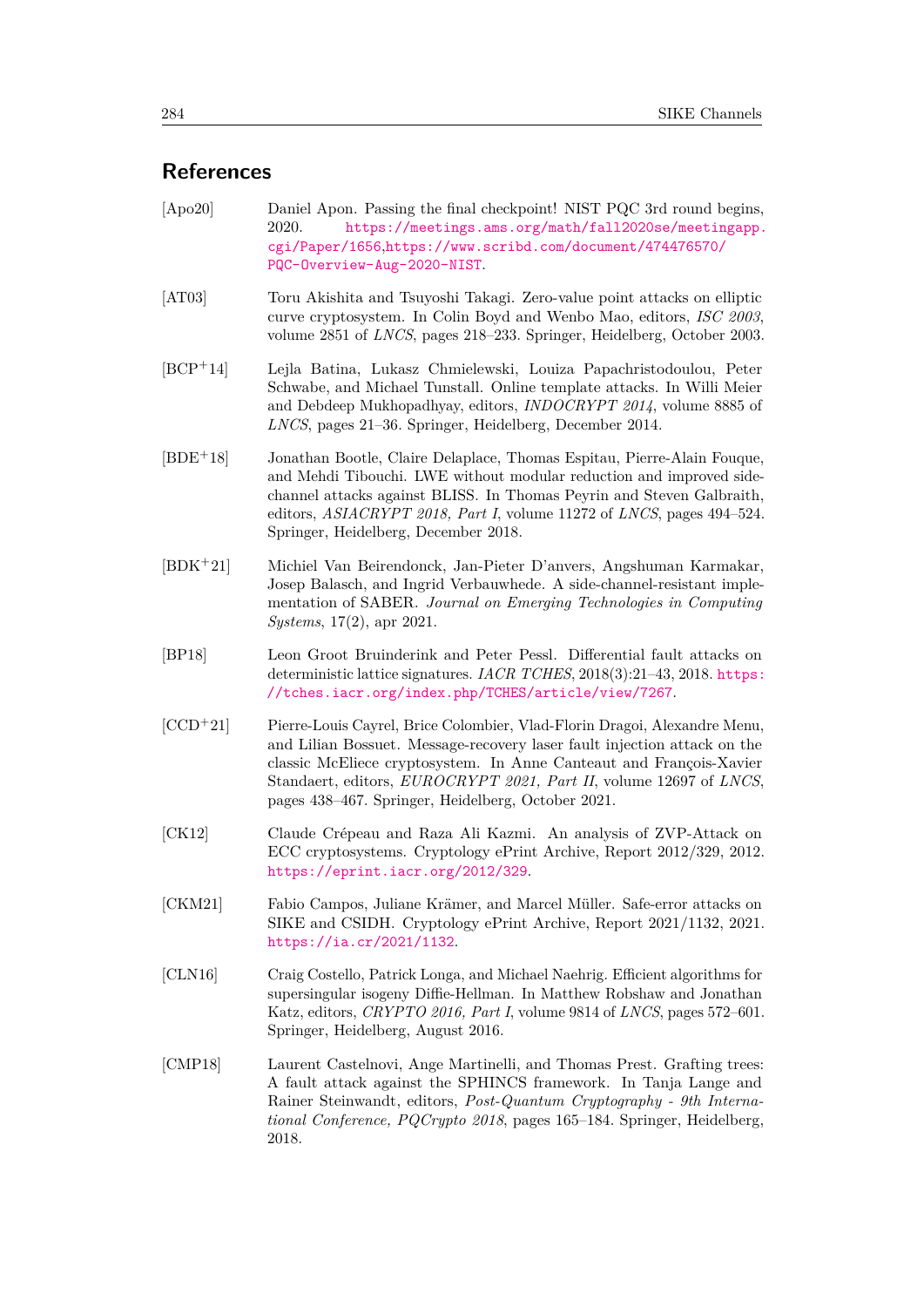<span id="page-21-12"></span><span id="page-21-11"></span><span id="page-21-10"></span><span id="page-21-8"></span><span id="page-21-7"></span><span id="page-21-6"></span><span id="page-21-5"></span><span id="page-21-4"></span>

| [Cor99]      | Jean-Sébastien Coron. Resistance against differential power analysis for<br>elliptic curve cryptosystems. In Cetin K. Koç and Christof Paar, editors,<br>Cryptographic Hardware and Embedded Systems, pages 292–302, Berlin,<br>Heidelberg, 1999. Springer Berlin Heidelberg.                                                                                                                       |
|--------------|-----------------------------------------------------------------------------------------------------------------------------------------------------------------------------------------------------------------------------------------------------------------------------------------------------------------------------------------------------------------------------------------------------|
| [Cos19]      | Craig Costello. Supersingular isogeny key exchange for beginners. In<br>Kenneth G. Paterson and Douglas Stebila, editors, SAC 2019, volume<br>11959 of <i>LNCS</i> , pages 21–50. Springer, Heidelberg, August 2019.                                                                                                                                                                                |
| [Cos21]      | Craig Costello. The case for SIKE: a decade of the supersingular isogeny<br>problem. Cryptology ePrint Archive, Report 2021/543, 2021.                                                                                                                                                                                                                                                              |
| [CS18]       | Craig Costello and Benjamin Smith. Montgomery curves and their arith-<br>metic - the case of large characteristic fields. Journal of Cryptographic<br><i>Engineering</i> , $8(3):227-240$ , September 2018.                                                                                                                                                                                         |
| [DF17]       | Luca De Feo. Mathematics of isogeny based cryptography, 2017.                                                                                                                                                                                                                                                                                                                                       |
| $[DFEMG+22]$ | Luca De Feo, Nadia El Mrabet, Aymeric Genêt, Novak Kaluđerović, Nat-<br>acha Linard de Guertechin, Simon Pontié, and Elise Tasso. Sike channels.<br>Cryptology ePrint Archive, Report 2022/054, 2022.                                                                                                                                                                                               |
| [DFJP14]     | Luca De Feo, David Jao, and Jérôme Plût. Towards quantum-resistant<br>cryptosystems from supersingular elliptic curve isogenies.<br>Journal of<br>Mathematical Cryptology, $8(3):209-247$ , 2014.                                                                                                                                                                                                   |
| $[DPN+16]$   | Margaux Dugardin, Louiza Papachristodoulou, Zakaria Najm, Lejla Batina,<br>Jean-Luc Danger, and Sylvain Guilley. Dismantling real-world ECC with<br>horizontal and vertical template attacks. In François-Xavier Standaert and<br>Elisabeth Oswald, editors, <i>COSADE 2016</i> , volume 9689 of <i>LNCS</i> , pages<br>88–108. Springer, Heidelberg, April 2016.                                   |
| [EFGT17]     | Thomas Espitau, Pierre-Alain Fouque, Benoît Gérard, and Mehdi Tibouchi.<br>Side-channel attacks on BLISS lattice-based signatures: Exploiting branch<br>tracing against strongSwan and electromagnetic emanations in microcon-<br>trollers. In Bhavani M. Thuraisingham, David Evans, Tal Malkin, and<br>Dongyan Xu, editors, ACM CCS 2017, pages 1857-1874. ACM Press,<br>October / November 2017. |
|              | [FHLOJRH18] Armando Faz-Hernández, Julio López, Eduardo Ochoa-Jiménez, and Fran-<br>cisco Rodríguez-Henríquez. A faster software implementation of the super-<br>singular isogeny Diffie-Hellman key exchange protocol. IEEE Transactions<br>on Computers, 67(11):1622-1636, 2018.                                                                                                                  |
| [FO99]       | Eiichiro Fujisaki and Tatsuaki Okamoto. Secure integration of asymmet-<br>ric and symmetric encryption schemes. In Michael J. Wiener, editor,<br>$CRYPTO'99$ , volume 1666 of <i>LNCS</i> , pages 537–554. Springer, Heidelberg,<br>August 1999.                                                                                                                                                    |
| [FO13]       | Eiichiro Fujisaki and Tatsuaki Okamoto. Secure integration of asymmetric<br>and symmetric encryption schemes. Journal of Cryptology, $26(1):80-101$ ,                                                                                                                                                                                                                                               |

<span id="page-21-9"></span><span id="page-21-3"></span><span id="page-21-2"></span><span id="page-21-1"></span><span id="page-21-0"></span>January 2013. [GJN20] Qian Guo, Thomas Johansson, and Alexander Nilsson. A key-recovery timing attack on post-quantum primitives using the Fujisaki-Okamoto transformation and its application on FrodoKEM. In Daniele Micciancio and Thomas Ristenpart, editors, *CRYPTO 2020, Part II*, volume 12171 of *LNCS*, pages 359–386. Springer, Heidelberg, August 2020.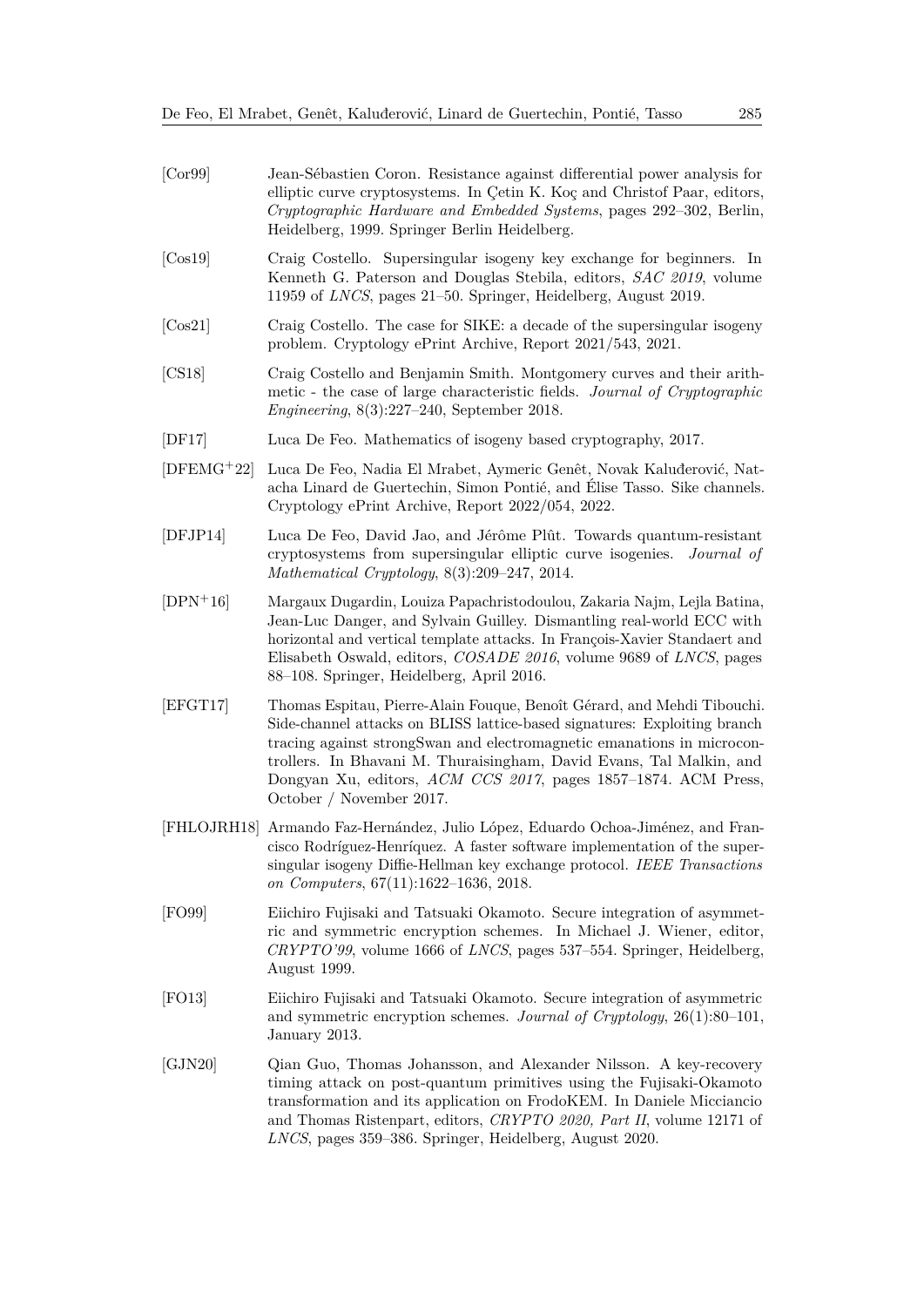<span id="page-22-10"></span><span id="page-22-9"></span><span id="page-22-8"></span><span id="page-22-7"></span><span id="page-22-6"></span><span id="page-22-5"></span><span id="page-22-4"></span><span id="page-22-3"></span><span id="page-22-2"></span><span id="page-22-1"></span><span id="page-22-0"></span>

| [GLK21]    | Aymeric Genêt, Natacha Linard de Guertechin, and Novak Kaluđerović.<br>Full key recovery side-channel attack against ephemeral SIKE on the<br>Cortex-M4. In Fabrizio Bhasin, Shivam and De Santis, editor, Constructive<br>Side-Channel Analysis and Secure Design, pages 228–254, Cham, 2021.<br>Springer International Publishing.                                                                                                                                                   |
|------------|----------------------------------------------------------------------------------------------------------------------------------------------------------------------------------------------------------------------------------------------------------------------------------------------------------------------------------------------------------------------------------------------------------------------------------------------------------------------------------------|
| [Gou01]    | Louis Goubin. A sound method for switching between Boolean and arith-<br>metic masking. In Çetin Kaya Koç, David Naccache, and Christof Paar,<br>editors, CHES 2001, volume 2162 of LNCS, pages 3-15. Springer, Heidel-<br>berg, May $2001$ .                                                                                                                                                                                                                                          |
| [Gou03]    | Louis Goubin. A refined power-analysis attack on elliptic curve cryptosys-<br>tems. In Yvo Desmedt, editor, <i>PKC 2003</i> , volume 2567 of <i>LNCS</i> , pages<br>199–210. Springer, Heidelberg, January 2003.                                                                                                                                                                                                                                                                       |
| [GPST16]   | Steven D. Galbraith, Christophe Petit, Barak Shani, and Yan Bo Ti. On<br>the security of supersingular isogeny cryptosystems. In Jung Hee Cheon<br>and Tsuyoshi Takagi, editors, ASIACRYPT 2016, Part I, volume 10031 of<br>LNCS, pages 63-91. Springer, Heidelberg, December 2016.                                                                                                                                                                                                    |
| [Gue02]    | Shay Gueron. Enhanced montgomery multiplication. In <i>International</i><br>Workshop on Cryptographic Hardware and Embedded Systems, pages 46-56.<br>Springer, 2002.                                                                                                                                                                                                                                                                                                                   |
| [GV18]     | Steven D. Galbraith and Frederik Vercauteren. Computational problems<br>in supersingular elliptic curve isogenies. Quantum Information Processing,<br>17(10):265, 2018.                                                                                                                                                                                                                                                                                                                |
| [GW17]     | Alexandre Gélin and Benjamin Wesolowski. Loop-abort faults on supersin-<br>gular isogeny cryptosystems. In Tanja Lange and Tsuyoshi Takagi, editors,<br>Post-Quantum Cryptography - 8th International Workshop, PQCrypto<br>$2017$ , pages 93–106. Springer, Heidelberg, 2017.                                                                                                                                                                                                         |
| [HHK17]    | Dennis Hofheinz, Kathrin Hövelmanns, and Eike Kiltz. A modular analysis<br>of the Fujisaki-Okamoto transformation. In Yael Kalai and Leonid Reyzin,<br>editors, $TCC$ 2017, Part I, volume 10677 of LNCS, pages 341-371. Springer,<br>Heidelberg, November 2017.                                                                                                                                                                                                                       |
| [TT03]     | Tetsuya Izu and Tsuyoshi Takagi. Exceptional procedure attack on elliptic<br>curve cryptosystems. In Yvo Desmedt, editor, <i>PKC 2003</i> , volume 2567 of<br>LNCS, pages 224–239. Springer, Heidelberg, January 2003.                                                                                                                                                                                                                                                                 |
| $[JAC+20]$ | David Jao, Reza Azarderakhsh, Matthew Campagna, Craig Costello,<br>Luca De Feo, Basil Hess, Amir Jalali, Brian Koziel, Brian LaMac-<br>chia, Patrick Longa, Michael Naehrig, Joost Renes, Vladimir Soukharev,<br>David Urbanik, Geovandro Pereira, Koray Karabina, and Aaron Hutchin-<br>Technical report, National Institute of Standards and<br>SIKE.<br>son.<br>Technology, 2020.<br>available at https://csrc.nist.gov/projects/<br>post-quantum-cryptography/round-3-submissions. |
| [JD11]     | David Jao and Luca De Feo. Towards quantum-resistant cryptosystems<br>from supersingular elliptic curve isogenies. In Bo-Yin Yang, editor, Post-<br>Quantum Cryptography - 4th International Workshop, PQCrypto 2011,<br>pages 19–34. Springer, Heidelberg, November / December 2011.                                                                                                                                                                                                  |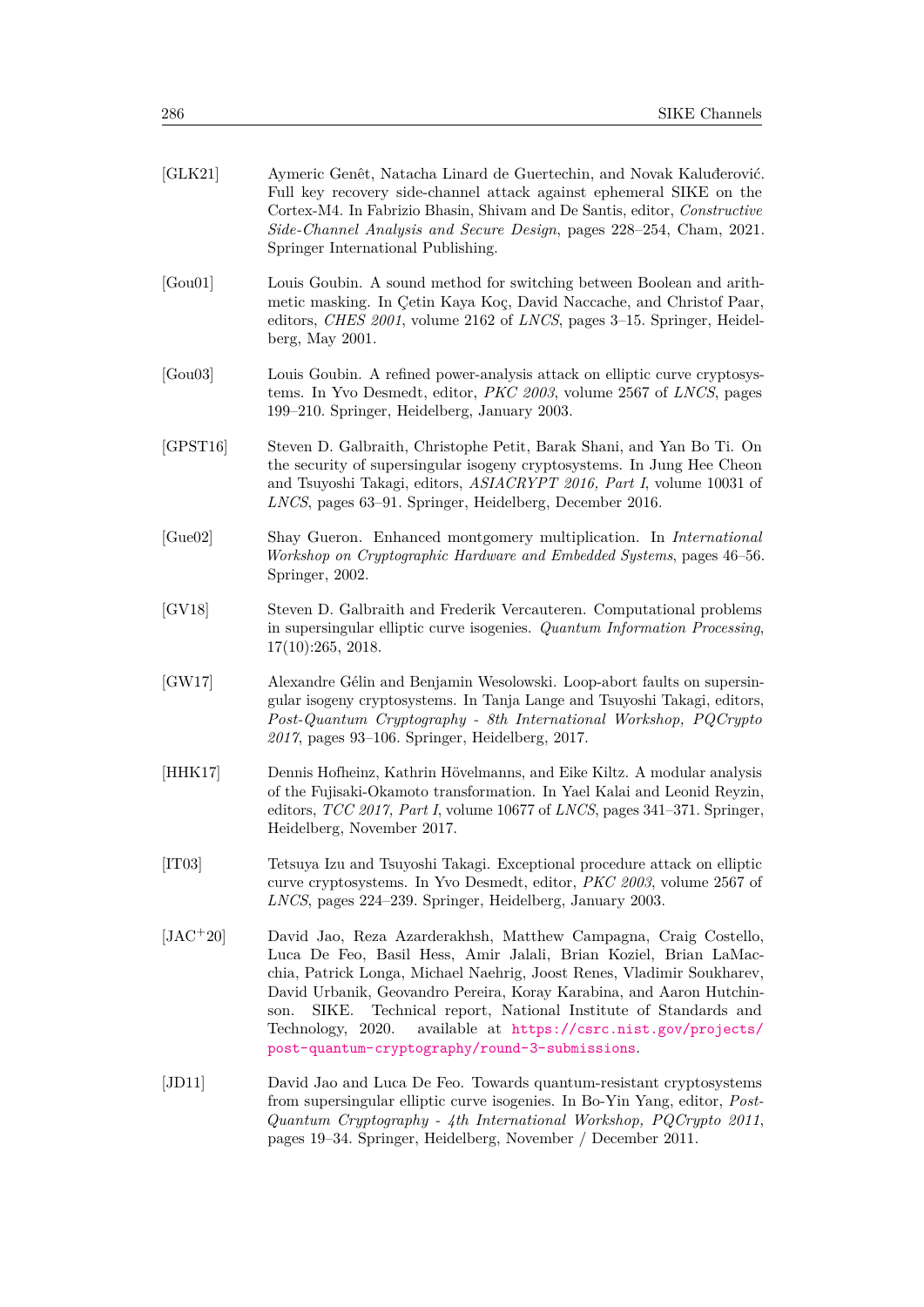- <span id="page-23-7"></span>[KAJ17] Brian Koziel, Reza Azarderakhsh, and David Jao. Side-channel attacks on quantum-resistant supersingular isogeny Diffie-Hellman. In Carlisle Adams and Jan Camenisch, editors, *SAC 2017*, volume 10719 of *LNCS*, pages 64–81. Springer, Heidelberg, August 2017.
- <span id="page-23-3"></span>[KL19] Juliane Krämer and Mirjam Loiero. Fault attacks on UOV and Rainbow. In Ilia Polian and Marc Stöttinger, editors, *COSADE 2019*, volume 11421 of *LNCS*, pages 193–214. Springer, Heidelberg, April 2019.
- <span id="page-23-6"></span>[KPHS18] Philipp Koppermann, Eduard Pop, Johann Heyszl, and Georg Sigl. 18 seconds to key exchange: Limitations of supersingular isogeny Diffie-Hellman on embedded devices. Cryptology ePrint Archive, Report 2018/932, 2018. <https://eprint.iacr.org/2018/932>.
- <span id="page-23-10"></span>[KRSS] Matthias J. Kannwischer, Joost Rijneveld, Peter Schwabe, and Ko Stoffelen. PQM4: Post-quantum crypto library for the ARM Cortex-M4. [https:](https://github.com/mupq/pqm4) [//github.com/mupq/pqm4](https://github.com/mupq/pqm4).
- <span id="page-23-4"></span>[LNPS20] Norman Lahr, Ruben Niederhagen, Richard Petri, and Simona Samardjiska. Side channel information set decoding using iterative chunking - plaintext recovery from the "classic McEliece" hardware reference implementation. In Shiho Moriai and Huaxiong Wang, editors, *ASIACRYPT 2020, Part I*, volume 12491 of *LNCS*, pages 881–910. Springer, Heidelberg, December 2020.
- <span id="page-23-2"></span>[MGTF19] Vincent Migliore, Benoît Gérard, Mehdi Tibouchi, and Pierre-Alain Fouque. Masking Dilithium - efficient implementation and side-channel evaluation. In Robert H. Deng, Valérie Gauthier-Umaña, Martín Ochoa, and Moti Yung, editors, *ACNS 19*, volume 11464 of *LNCS*, pages 344–362. Springer, Heidelberg, June 2019.
- <span id="page-23-9"></span>[MME10] Amir Moradi, Oliver Mischke, and Thomas Eisenbarth. Correlationenhanced power analysis collision attack. In Stefan Mangard and François-Xavier Standaert, editors, *CHES 2010*, volume 6225 of *LNCS*, pages 125–139. Springer, Heidelberg, August 2010.
- <span id="page-23-0"></span>[Moo18] Dustin Moody. Let's get ready to rumble - The NIST PQC "competition", 2018. [https://csrc.nist.gov/presentations/2018/](https://csrc.nist.gov/presentations/2018/let-s-get-ready-to-rumble-the-nist-pqc-competiti) [let-s-get-ready-to-rumble-the-nist-pqc-competiti](https://csrc.nist.gov/presentations/2018/let-s-get-ready-to-rumble-the-nist-pqc-competiti).
- <span id="page-23-11"></span>[OC14] Colin O'Flynn and Zhizhang (David) Chen. ChipWhisperer: An opensource platform for hardware embedded security research. In Emmanuel Prouff, editor, *COSADE 2014*, volume 8622 of *LNCS*, pages 243–260. Springer, Heidelberg, April 2014.
- <span id="page-23-8"></span>[PHBC17] Julien Proy, Karine Heydemann, Alexandre Berzati, and Albert Cohen. Compiler-assisted loop hardening against fault attacks. *ACM Trans. Archit. Code Optim.*, 14(4), dec 2017.
- <span id="page-23-5"></span>[PP21] Peter Pessl and Lukas Prokop. Fault attacks on CCA-secure lattice KEMs. *IACR TCHES*, 2021(2):37–60, 2021. [https://tches.iacr.org/index.](https://tches.iacr.org/index.php/TCHES/article/view/8787) [php/TCHES/article/view/8787](https://tches.iacr.org/index.php/TCHES/article/view/8787).
- <span id="page-23-1"></span>[PSKH18] Aesun Park, Kyung-Ah Shim, Namhun Koo, and Dong-Guk Han. Sidechannel attacks on post-quantum signature schemes based on multivariate quadratic equations. *IACR TCHES*, 2018(3):500–523, 2018. [https://](https://tches.iacr.org/index.php/TCHES/article/view/7284) [tches.iacr.org/index.php/TCHES/article/view/7284](https://tches.iacr.org/index.php/TCHES/article/view/7284).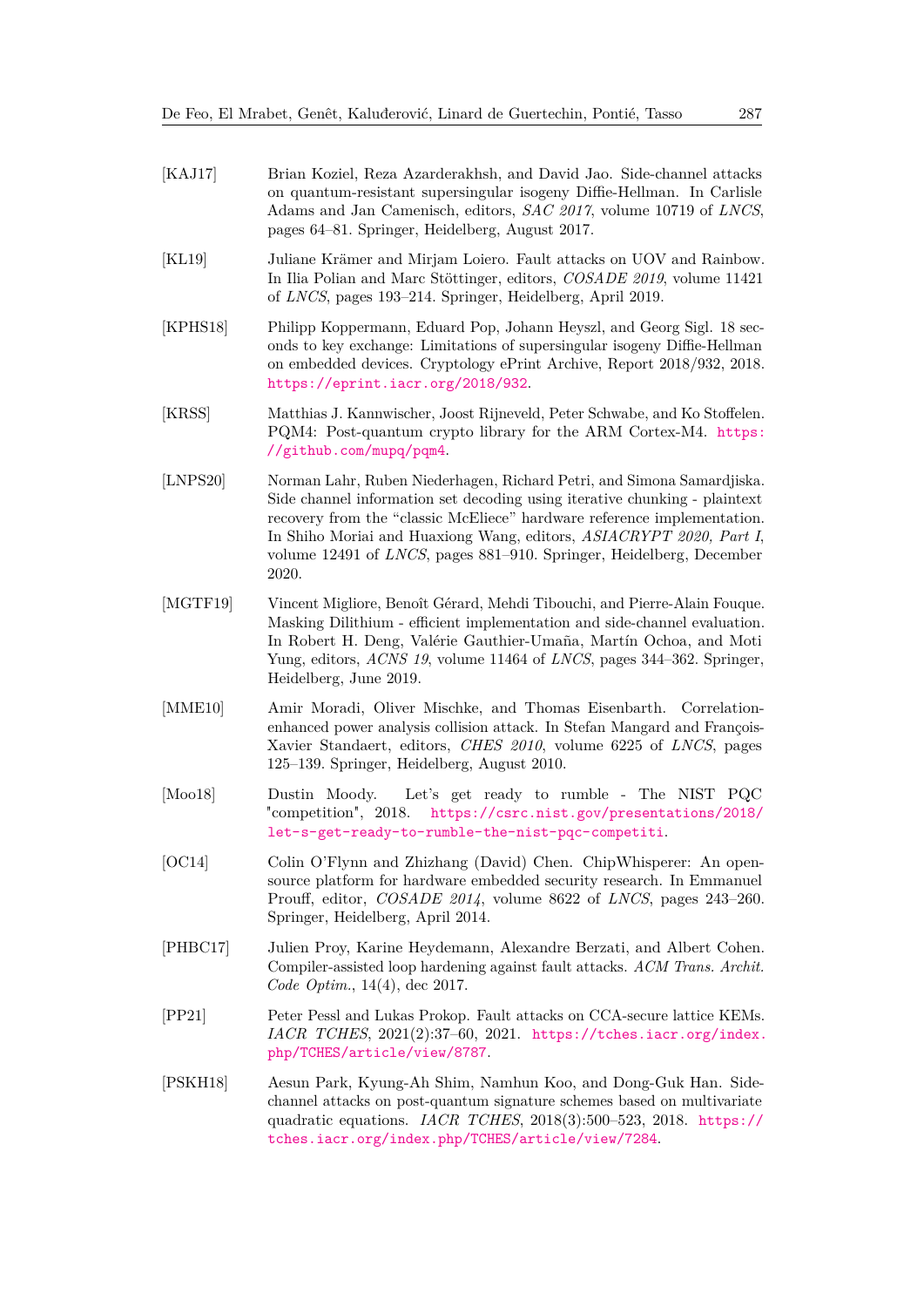<span id="page-24-10"></span><span id="page-24-9"></span><span id="page-24-8"></span><span id="page-24-7"></span><span id="page-24-6"></span><span id="page-24-5"></span><span id="page-24-4"></span><span id="page-24-3"></span><span id="page-24-2"></span><span id="page-24-1"></span><span id="page-24-0"></span>

| [Ren18]                     | Joost Renes. Computing isogenies between Montgomery curves using the<br>action of $(0, 0)$ . In Tanja Lange and Rainer Steinwandt, editors, <i>Post</i> -<br>Quantum Cryptography - 9th International Conference, PQCrypto 2018,<br>pages 229-247. Springer, Heidelberg, 2018.                                                                |
|-----------------------------|-----------------------------------------------------------------------------------------------------------------------------------------------------------------------------------------------------------------------------------------------------------------------------------------------------------------------------------------------|
| [RHHM17]                    | Melissa Rossi, Mike Hamburg, Michael Hutter, and Mark E. Marson. A<br>side-channel assisted cryptanalytic attack against QcBits. In Wieland<br>Fischer and Naofumi Homma, editors, <i>CHES 2017</i> , volume 10529 of <i>LNCS</i> ,<br>pages 3–23. Springer, Heidelberg, September 2017.                                                      |
| [SBWE20]                    | Okan Seker, Sebastian Berndt, Luca Wilke, and Thomas Eisenbarth. SNI-<br>in-the-head: Protecting MPC-in-the-head protocols against side-channel<br>analysis. In Jay Ligatti, Xinming Ou, Jonathan Katz, and Giovanni Vigna,<br>editors, ACM CCS 2020, pages 1033-1049. ACM Press, November 2020.                                              |
| [SCDJB21]                   | Vladimir Sedlacek, Jesús-Javier Chi-Domínguez, Jan Jancar, and Billy Bob<br>Brumley. A formula for disaster: A unified approach to elliptic curve special-<br>point-based attacks. In Mehdi Tibouchi and Huaxiong Wang, editors,<br>Advances in Cryptology – ASIACRYPT 2021, pages 130–159, Cham, 2021.<br>Springer International Publishing. |
| [SM15]                      | Tobias Schneider and Amir Moradi. Leakage assessment methodology - A<br>clear roadmap for side-channel evaluations. In Tim Güneysu and Helena<br>Handschuh, editors, <i>CHES 2015</i> , volume 9293 of <i>LNCS</i> , pages 495-513.<br>Springer, Heidelberg, September 2015.                                                                  |
| $[\text{Sma}03]$            | Nigel P. Smart. An analysis of Goubin's refined power analysis attack. In<br>Colin D. Walter, Çetin Kaya Koç, and Christof Paar, editors, CHES 2003,<br>volume 2779 of <i>LNCS</i> , pages 281–290. Springer, Heidelberg, September<br>2003.                                                                                                  |
| [SRSWZ21]                   | Thomas Schamberger, Julian Renner, Georg Sigl, and Antonia Wachter-<br>Zeh. A power side-channel attack on the CCA2-Secure HQC KEM. In<br>Pierre-Yvan Liardet and Nele Mentens, editors, Smart Card Research and<br>Advanced Applications, pages 119–134, Cham, 2021. Springer International<br>Publishing.                                   |
| [SWP03]                     | Kai Schramm, Thomas J. Wollinger, and Christof Paar. A new class of<br>collision attacks and its application to DES. In Thomas Johansson, editor,<br>FSE 2003, volume 2887 of LNCS, pages 206-222. Springer, Heidelberg,<br>February 2003.                                                                                                    |
| [TDFEMP21]                  | Elise Tasso, Luca De Feo, Nadia El Mrabet, and Simon Pontié. Resistance of<br>isogeny-based cryptographic implementations to a fault attack. In Shivam<br>Bhasin and Fabrizio De Santis, editors, Constructive Side-Channel Analysis<br>and Secure Design, pages 255–276, Cham, 2021. Springer International<br>Publishing.                   |
| $[{\rm Tho17}]$             | Erik Thormarker. Post-Quantum Cryptography: Supersingular Isogeny<br>Diffie-Hellman Key Exchange. Thesis, Stockholm University, 2017.                                                                                                                                                                                                         |
| $\left[ \text{Ti17}\right]$ | Yan Bo Ti. Fault attack on supersingular isogeny cryptosystems.<br>In<br>Tanja Lange and Tsuyoshi Takagi, editors, Post-Quantum Cryptography<br>- 8th International Workshop, PQCrypto 2017, pages 107-122. Springer,<br>Heidelberg, 2017.                                                                                                    |
|                             |                                                                                                                                                                                                                                                                                                                                               |